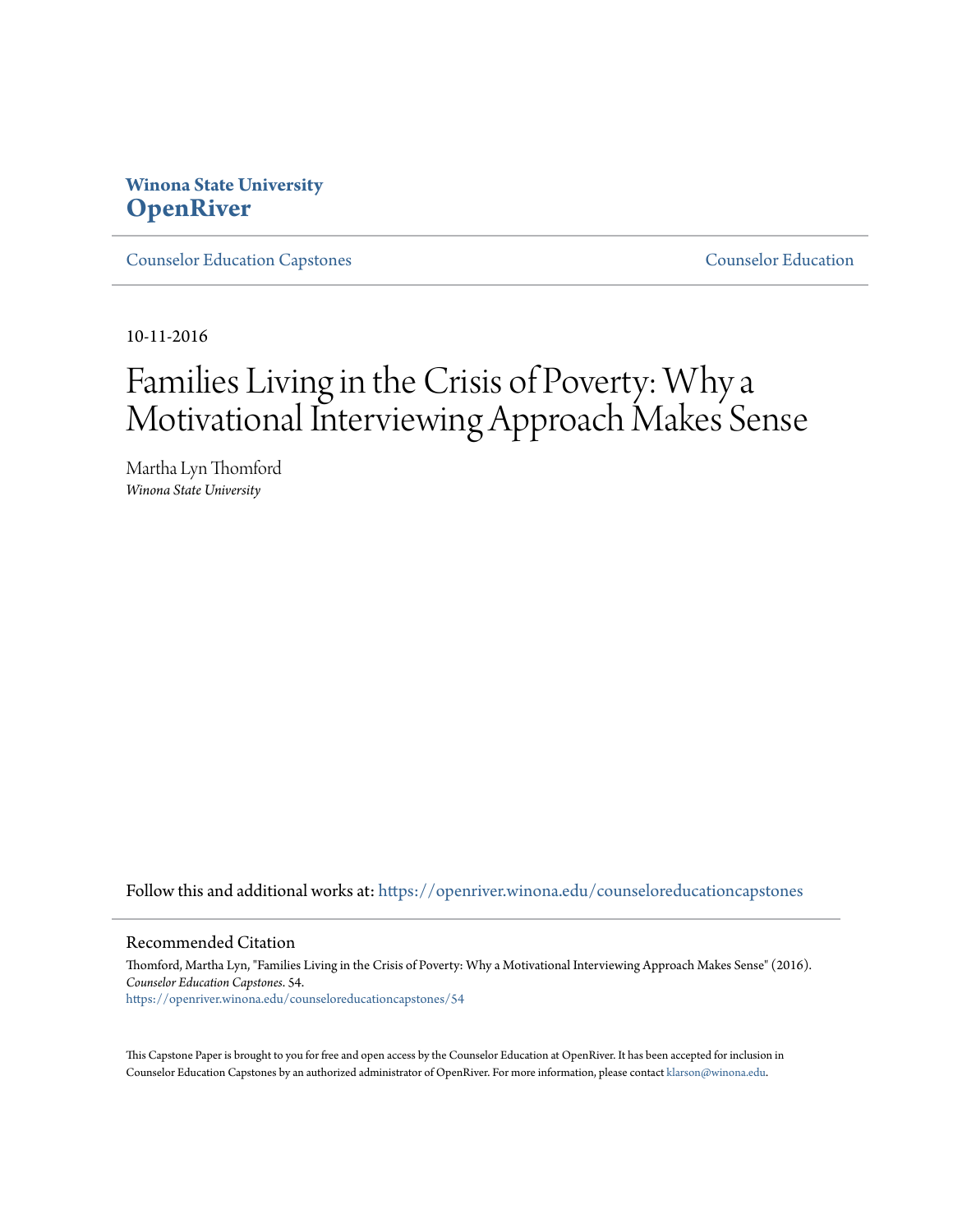Families Living in the Crisis of Poverty: Why a Motivational Inter-

Viewing Approach Makes Sense

Martha Lyn Thomford

A Capstone Project submitted in partial fulfillment of the requirement for the

Master of Science Degree in Professional Development at

Winona State University

Fall 2016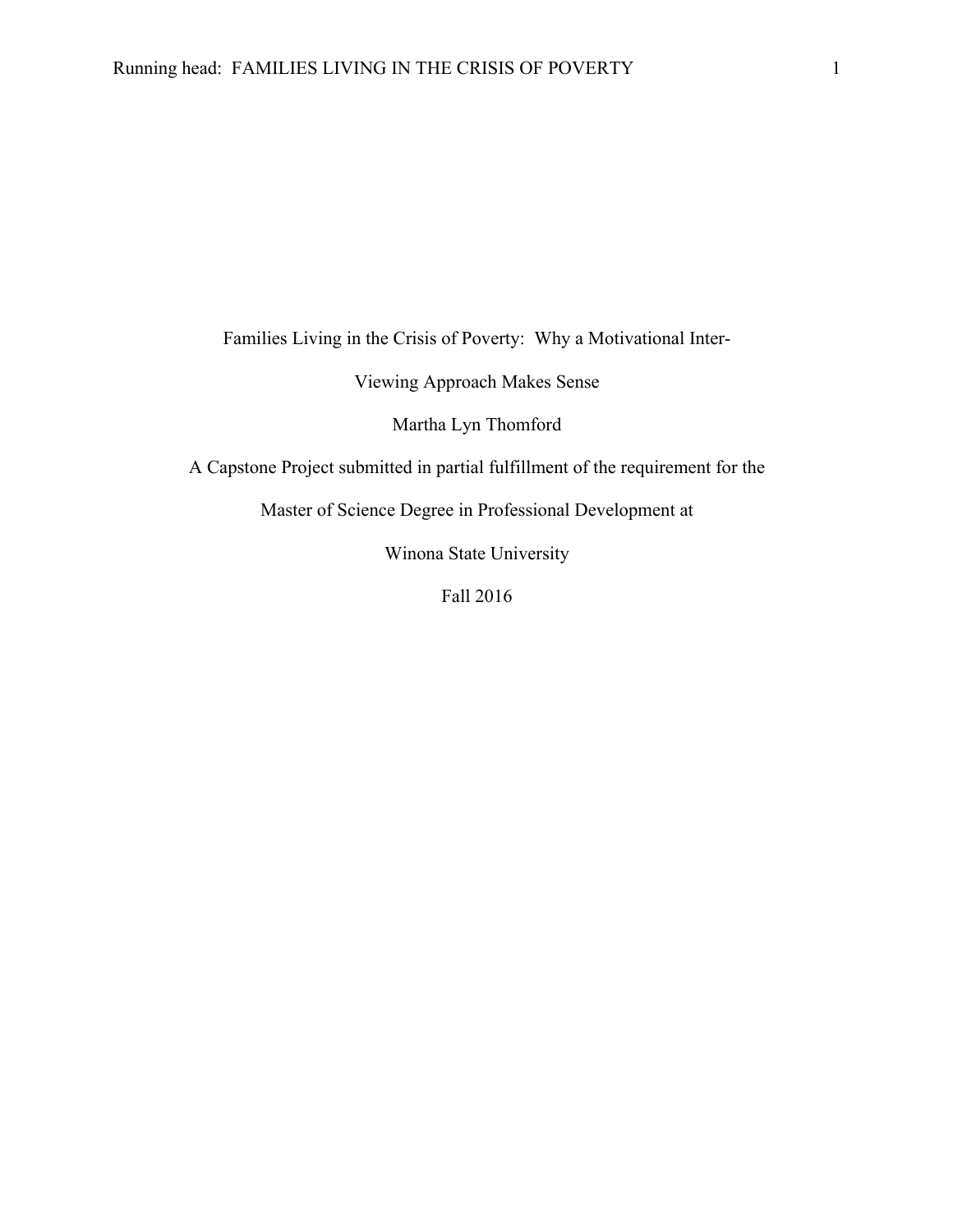Winona State University

College of Education

Counselor Education Department

CERTIFICATE OF APPROVAL

#### CAPSTONE PROJECT

 $\mathcal{L}_\text{max}$ 

Families Living in the Crisis of Poverty: Why a Motivational Interviewing Approach Makes

Sense

This is to certify that the Capstone Project of

Martha Lyn Thomford

Has been approved by the faculty advisor and the CE 695 – Capstone Project

Course Instructor in partial fulfillment of the requirements for the

Master of Science Degree in Professional Development

Capstone Project Supervisor:

Name

Approved Date: \_\_\_\_\_\_10/11/2016\_\_\_\_\_\_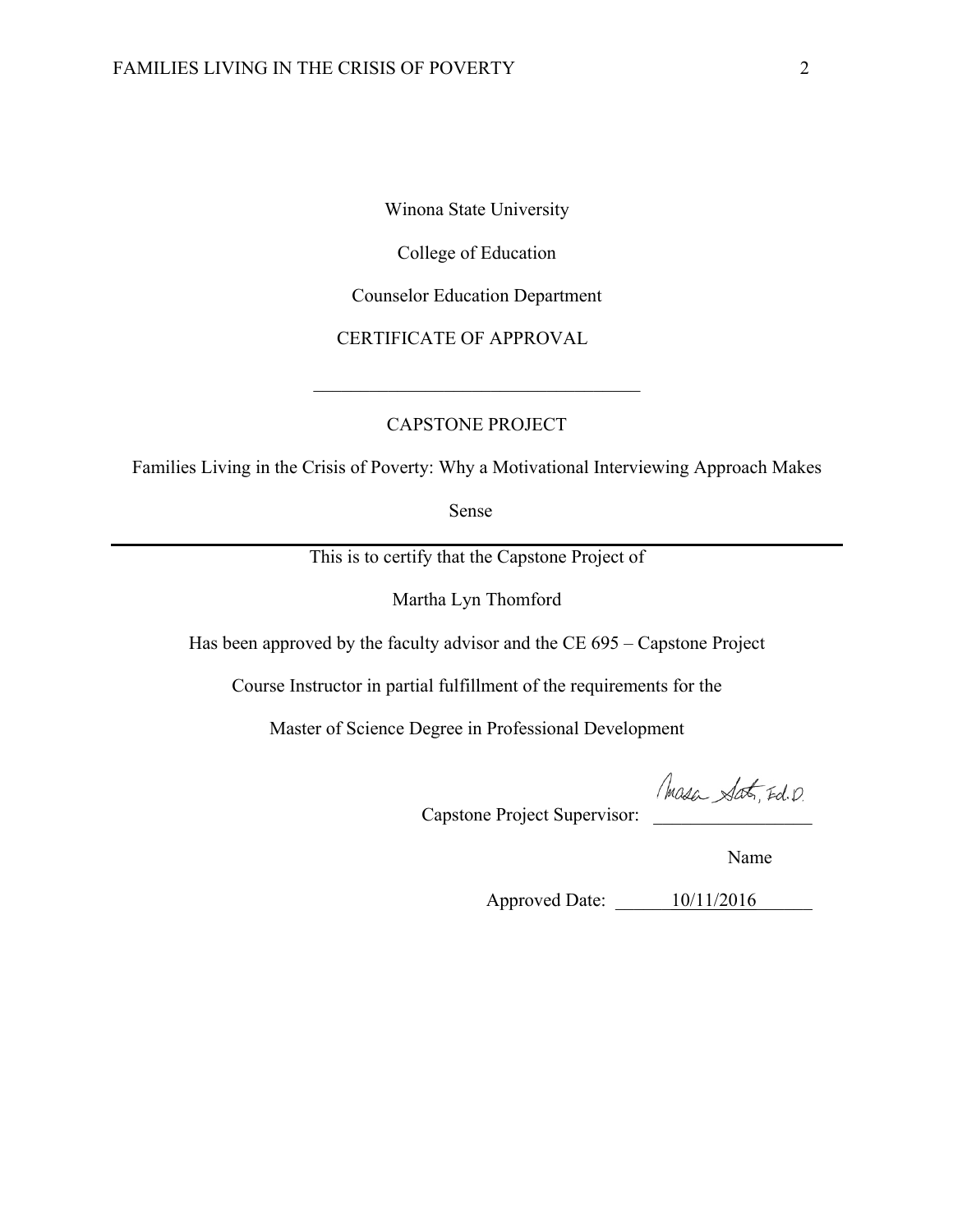#### **Abstract**

Poverty remains a systemic issue in the 21st century. The research in this paper will define the barriers families' face today accessing Temporary Assistance for Needy Families (TANF) benefits. The evidence-based research on motivational interviewing (MI) will show why this practice is a strong fit when working with TANF recipients. MI has been used in various human service fields to assist individuals make positive changes in their lives. *Keywords:* barriers, change, education, empathy, motivational interviewing, public assistance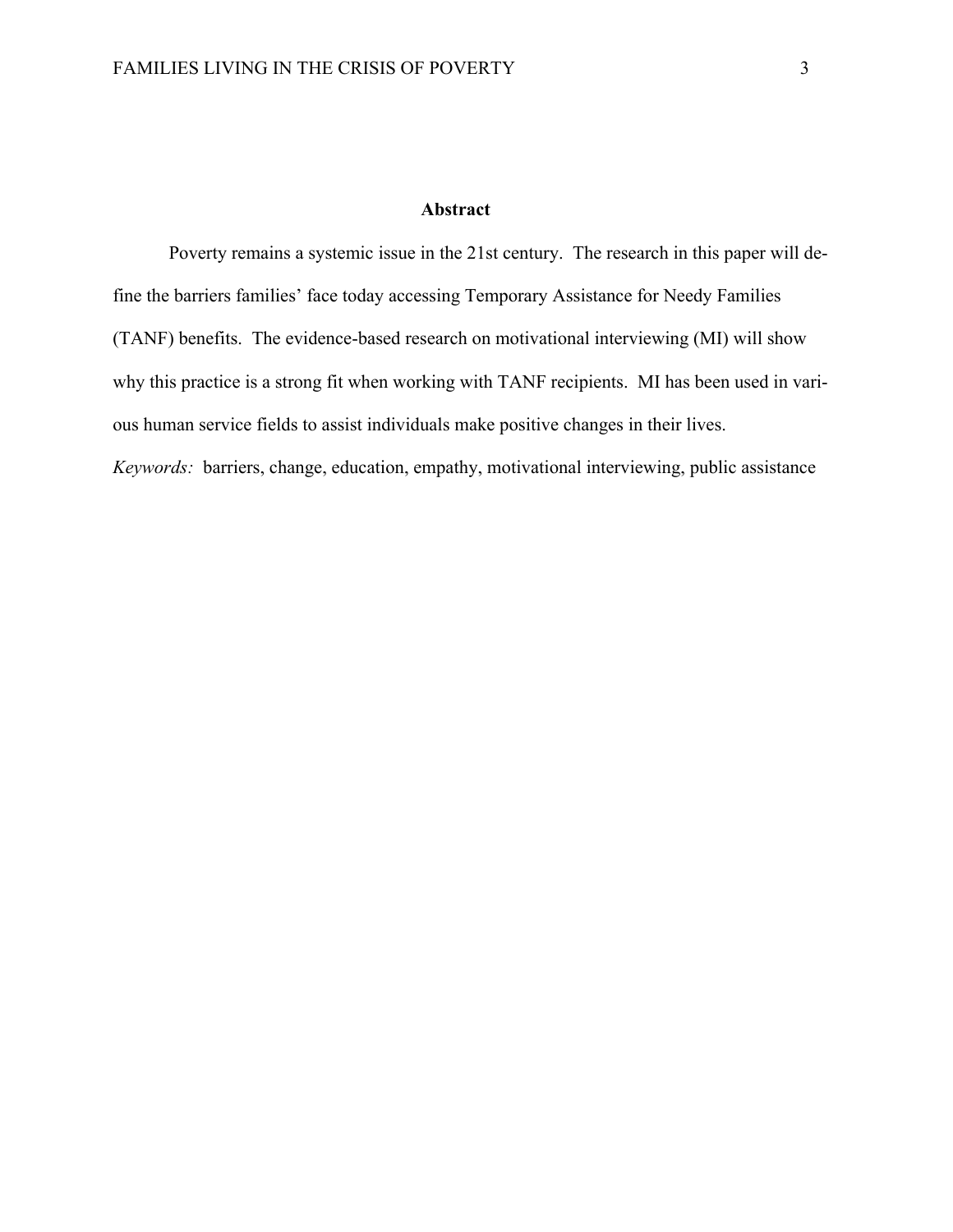#### **Author Notes**

The Professional Development program at Winona State University is as close to a professional advocate a student could find. As my final semester started, I was not sure what direction this capstone was going to take. I have been a Career Counselor for the last 18 years working with TANF clients. My social justice had an awakening as I discovered the injustices related to the sanction policy under TANF. My passion remains strong to continue working with families receiving TANF. My years of experience and education from Winona State University put me in a position to continue advocating for families at a state level and on a local level. I want to thank Dr. Mary Fawcett, Dr. Jo Hittner, and Dr. Mitch Moore for all their support and guidance. I want to give a special thank you to Dr. Masa Sato for his ongoing support he has given to me this past year. I also want to thank Dr. Gaylia Borror. As I continue my work, may I always strive to continue to mirror her level of compassion, empathy, and person centered approach in the field of counseling.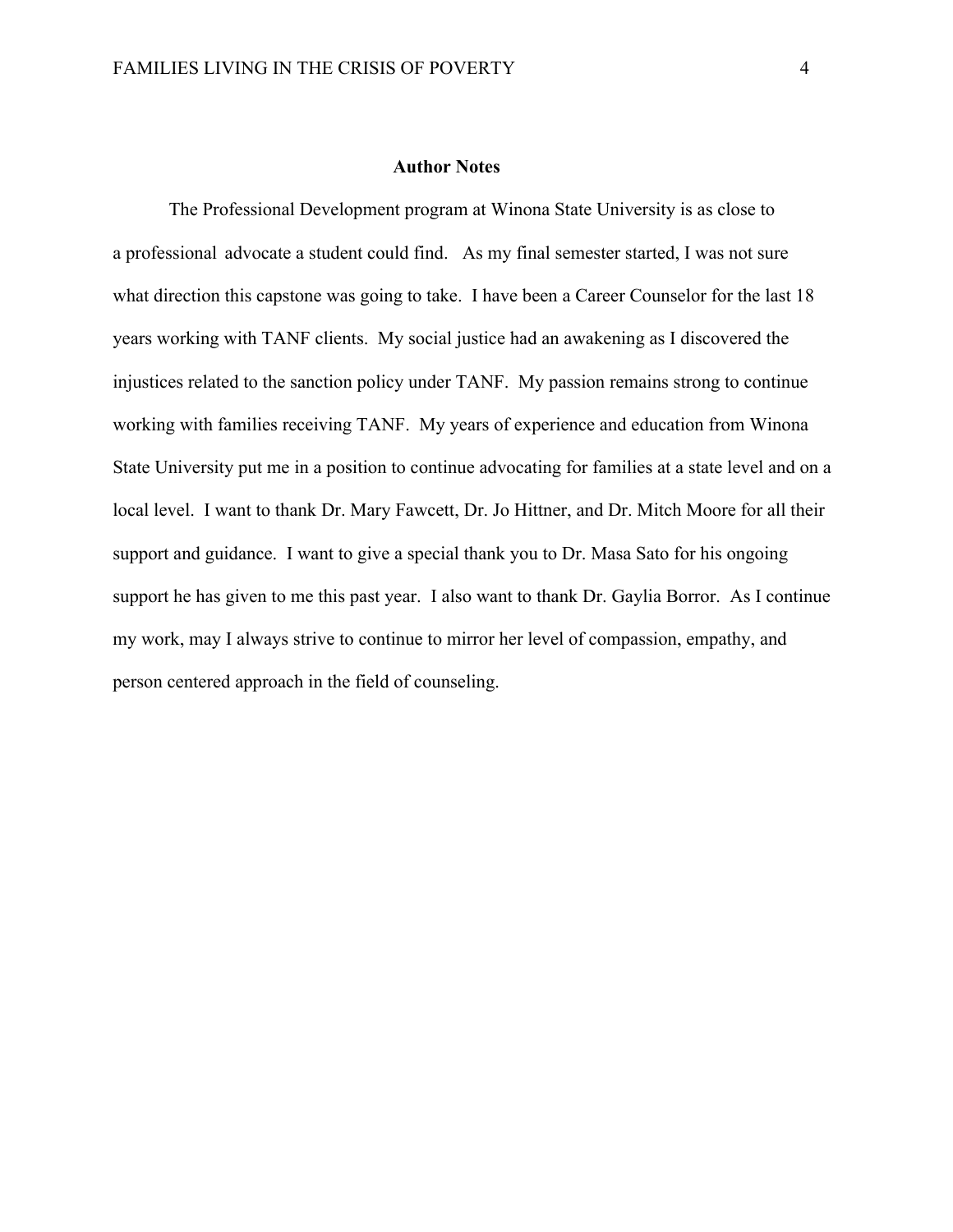# **Table of Contents** Introduction ……………………………………………………………………………………….6 Review of Literature Review …………………………………………………..….………….…..7 TANF Sanctions ……..……………………..……………………………………….…..8 Common Barriers to Employment ……………………………………………………..…………9 Chemical Dependency ……………………………………………………..…………...9 Domestic Violence ……………………………………………………………….……10 Lack of Education……………………………………………………………….……..10 Mental Health .…………………………………………………………………………11 Solutions to TANF Barriers………………………………………………………….…………..11 Motivational Interviewing ….…………………………………………………….……12 Implementation….……………………………………………………………………...13 MI and TANF ………………………………………………………………………….14 MI and Career Counseling….…………………………………………………………..14 Limitations…………………………………………………….…………..…… ……………….14 Discussion …….………………………………………………………………..………………..15 Advocacy …..… ……..…………..…...…….……….…………...………..……..…...15 Recommendations………………………………………………………………….…….………16 References ….…………………………………………………………………….………..…….17 Appendix A......……………………………………………………………….…………….……27

Appendix B…...…………………………………………………………………………….……29

Appendix D…..…………………………………………………………………………….…….34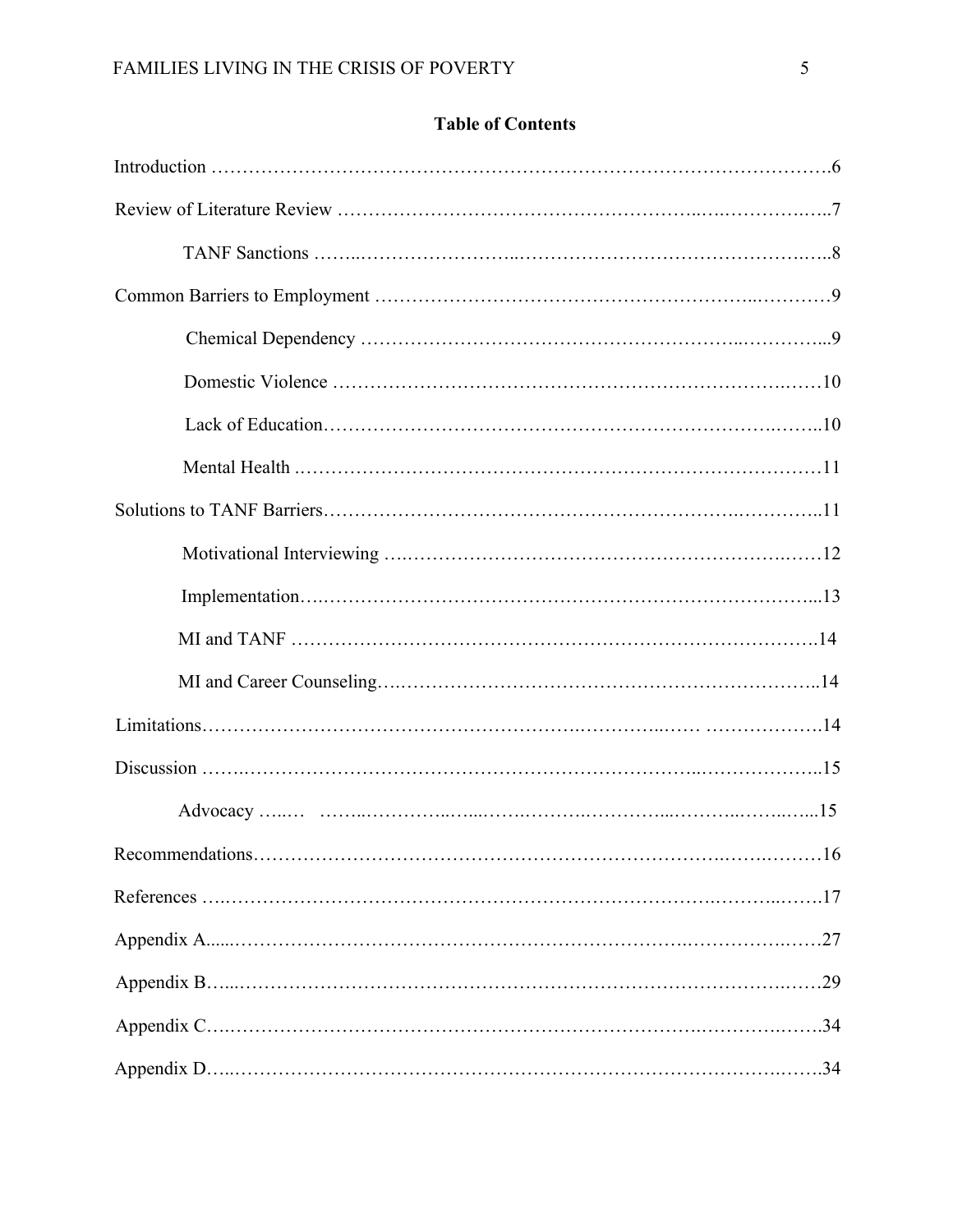#### **Introduction**

Advocacy for families living in the crisis of poverty remains just as critical today in the United States as it was twenty years ago when the Personal Responsibility and Work Opportunity Act (PRWORA) was implemented in 1996 (U.S. Public Law 104-193). There are currently 1.5 million households in the United States living on less than \$2.00 per day. This is roughly one out of every twenty-five households in the Unites States. These households are living in extreme poverty based on the World Bank metric of global poverty (Edin & Shaefer, 2015; Shaefer & Edin, 2013). The World Bank defines poverty as a "lack of or the inability achieve a socially acceptable standard of living" (Bellu & Liberati, 2005). Recent research found a sharp increase of families living in extreme poverty since the above legislation known as welfare reform was implemented twenty years ago (Shaefer, Edin, & Talbert, 2015). This comprehensive research is significant because many authors (Edin & Lien, 1997; Edin & Shaefer, 2015; Shaefer & Edin, 2012; Shaefer & Edin, 2013) have been studying poverty and the negative impact PRWORA (1996) has had on families accessing the current federal cash assistance program known as known as Temporary Assistance for Needy Families (TANF).

One of those findings was TANF caseloads during the Great Recession continued to drop (Shaefer, et al. 2015). When lawmakers read reports showing a decrease in the number of families accessing TANF benefits they view the program is a success. These reported findings are deceiving because there is a difference between actual reductions based on a family having enough income versus a family not being able to access benefits, because they have been penalized by the current TANF policies (Blank, 2007; Edin & Lein, 1997; Edin & Shaefer, 2015; Shaefer et al, 2015).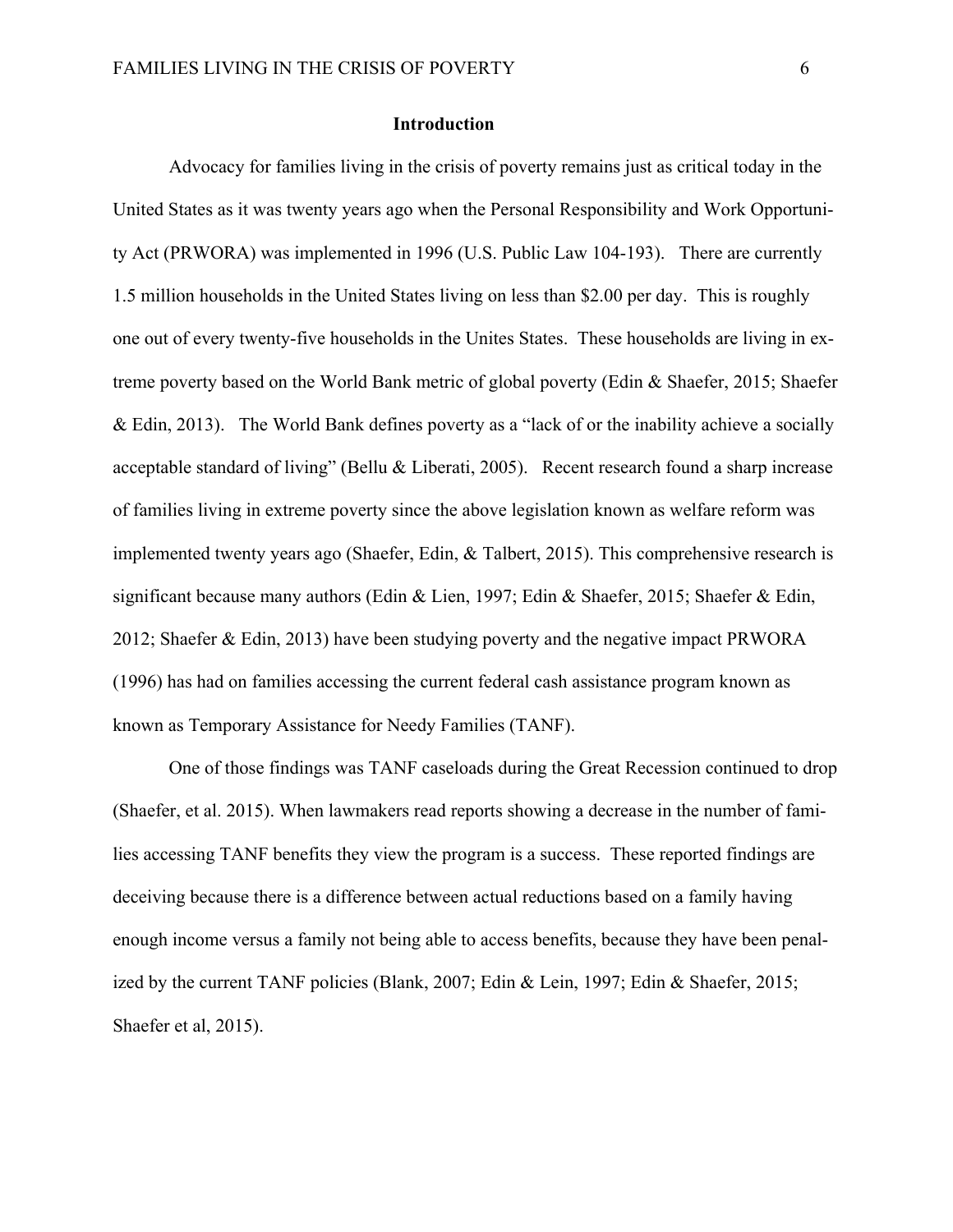Families living in poverty today continue to struggle. In previous case studies on PROWA (1996), this was referred to as *Making Ends Meet* (Edin & Lein, 1997). The current research has found more families are living in extreme poverty and the term *\$2.00-a-day poverty* has been coined (Edin & Shaefer, 2015; Shaefer & Edin, 2013; Shaefer, et al, 2015). This describes the limited safety nets and the current reality of PRWORA (1996) in 2016.

 The following literature review is going to examine the TANF program disparities related to the TANF sanction policy, and the four most common barriers that limit the accessibility to services for families receiving TANF in the United States. The four most common personal health barriers cited in the research are chemical dependency, domestic violence, lack of education, and mental health (Blank, 2007; Bloom, Loprest, & Zedlewski, 2012; East & Bussey, 2007; Turner, Danziger & Seefeldt, 2006).

The second part of this literature review links Motivational Interviewing (MI) (Miller & Rollnick, 2013) as an effective tool for employment counselors working with TANF recipients to assist them in identifying and overcoming barriers. The research focuses on the common themes of multi-system involvement, for example, social services, chemical dependency treatment, and the criminal justice system because families are often involved in multiple systems (Blank,

#### 2007). **Literature Review**

 Only a few years ago there were only 25% of eligible families receiving TANF benefits (Brown, 2010). The limited number of families receiving TANF benefits is a characteristic linked to the complexities families receiving TANF benefits and the barriers families are facing y (Shaefer & Edin, 2013). For example, families being flooded with notices from state agencies, especially when literacy or limited English is present in the household. Another reason given by poverty and legal experts is the sanction policy (Casey, 2010). Combined with time limits for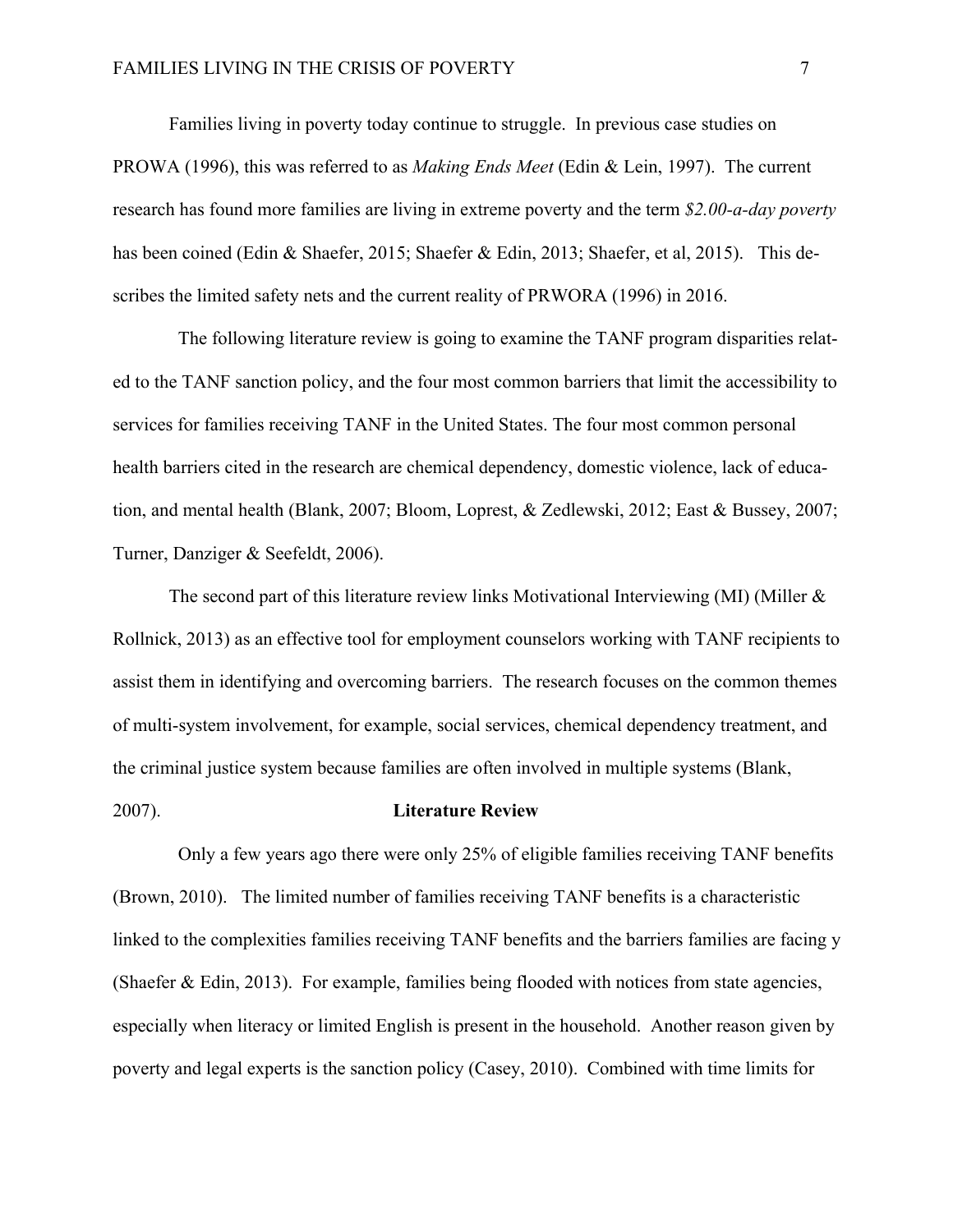families accessing services, families are penalized before they are able to meet with a qualified job counselor that can assist them in navigating the TANF program. The following literature review is going to identify disparities and barriers that limit access to the TANF program.

### **TANF Sanctions**

Understanding a state's sanction policy is essential when working with a family overcoming poverty. A sanction is a federally mandated penalty that is imposed on a family for not meeting work or program requirements (Lens, 2008). States decide how severely a cash grant is sanctioned (Kirzner, 2015; Wu, 2008)). For example, in Minnesota the grant is partially sanctioned when a family does not follow through with developing an employment plan (Children & Family Services, 2015). There are 17 states where cases are sanctioned 100% for not meeting education and/or the employment requirements (Pavetti, Derr, Heather, 2003; Schram, 2005: Schram, Soss, Fording, & Houser, 2009). TANF work requirements are very stringent (Blank, 2007; Fording, Schram, & Soss, 2013). The severity of the current sanction policy can have a negative impact on a family's ability to survive each month, and can further move families into extreme poverty (Edin & Shaefer, 2015; Lens, 2006; Shaefer & Edin, 2013). The sanction policy should not be used as a tool to reduce TANF caseloads or punish recipients that have employment barriers (Lee & Yoon, 2012; Lens, 2008).

 Legal experts refer to the sanction policy as an epidemic (Casey, 2010), and have advocated for the policy to be reformed to be less oppressive (Fording et al, 2013; East & Bussey, 2007). Poverty and legal researchers concur that a sanction should be used as a last resort (Mannix & Freeman, 2013) rather than being used as disciplinary action (Schram et al, 2009) or as a way to *manage* difficult clients (East & Bussey, 2007, p. 60). This is why training for employment counselors to recognize and identify barriers is essential when implementing TANF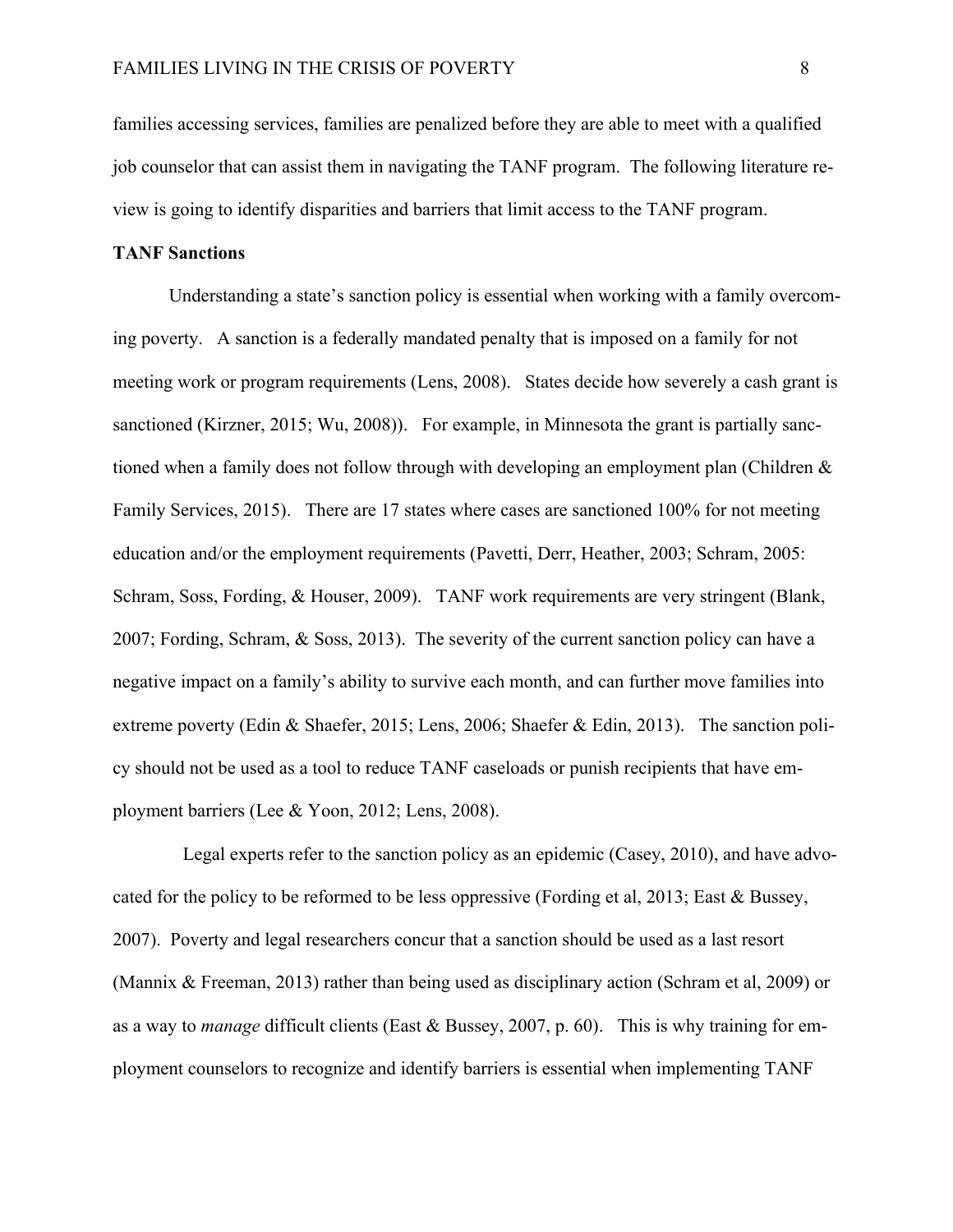programming (Bloom et al, 2012; Bulter, Corbett, Bond & Hastedt, 2008). The following pages will further review the four common barriers families experience that may lead to a sanction while on assistance. In many instances, families do not disclose their barriers to their employment counselors. A copy of the sanction statues in Minnesota are in Appendix A.

#### **Common Barriers to Employment**

The symptoms of poverty are the barriers families face each day trying to reach their selfsufficiency goals on little to no cash (Edin & Lien, 1997; Edin & Shaefer, 2015). The barriers families are working to overcome are challenging for employment counselors and the families they are assisting. Chemical dependency, domestic violence, lack of education and mental health issues are the four barriers that consistently show up in the research, and are often the reasons poverty researchers give for families not meeting their self-sufficiency goals (East & Bussey, 2007; Harris & Paris, 2008; Taylor & Barusch, 2004). These four barriers also meet the good cause criteria under TANF. With the proper documentation from a certified expert, a family can be excused from meeting the required work requirements each month. Minnesota is a state that has adopted a Family Stabilization Services (FSS) program (MDHS, 2015). A copy of the terms and criteria that meet good cause in Minnesota are in Appendix B.

#### **Chemical Dependency**

In the beginning of the PRWORA (1996), there was limited research on TANF recipients and addiction. There were earlier predictors that women would benefit from social networks, especially women struggling to meet their TANF requirements (Brown, & Riley, 2005). Later studies involved intensive case management and social support systems (Kuerbis, Neighbors, Morgenstern, 2011; Morgenstern, Blanchard, McCrady, McVeigh, Morgan, & Pandina, 2006; Morgenstern, Neighbors, Kuerbis, Riordan, Blanchard, McVeigh, Morgan, & Mcady, 2009).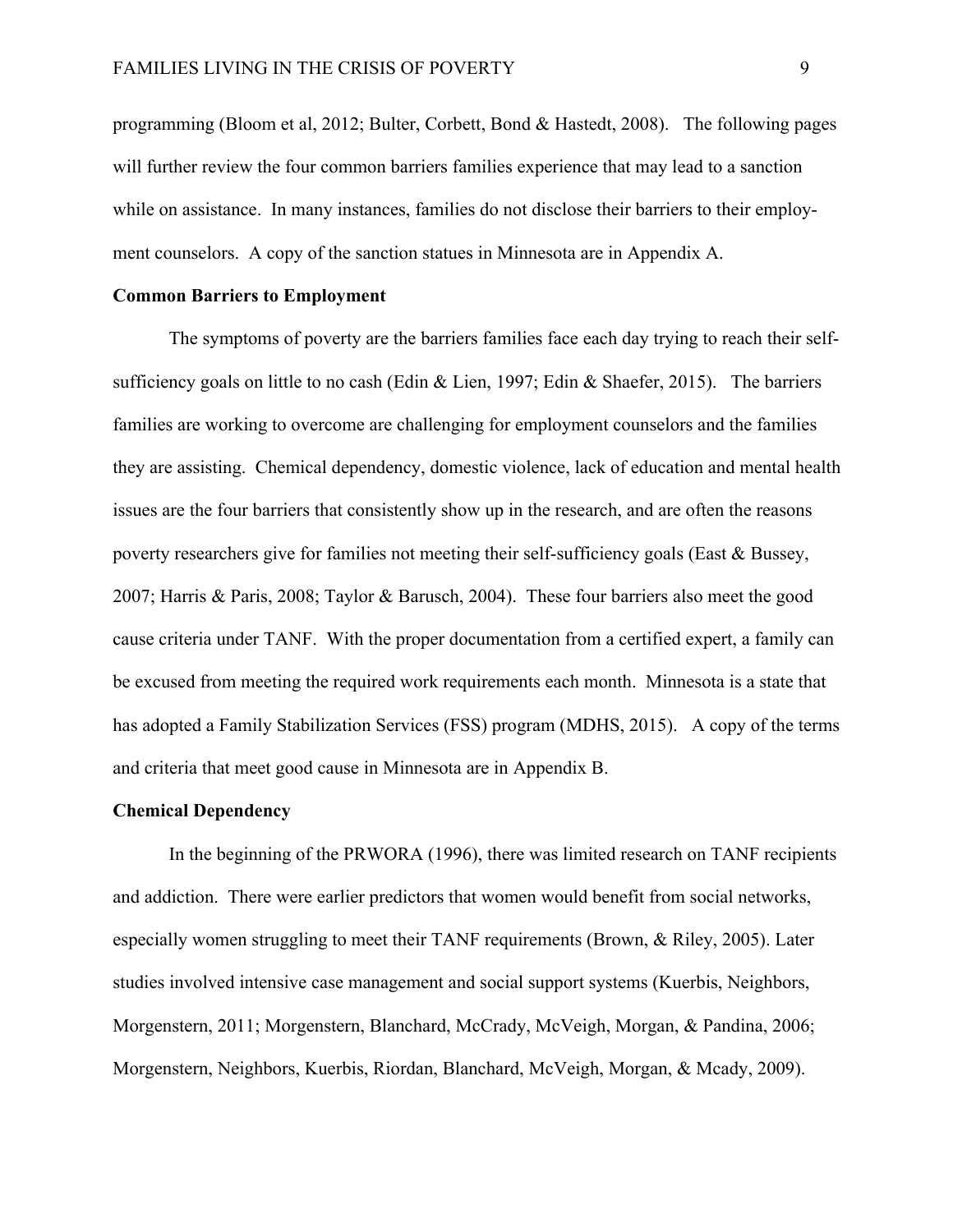Women have been reluctant to participate in studies, because they fear being reported to child protection and why women have been reluctant to participate in studies (Kuerbis et al, 2013). These are legitimate fears; the TANF policies are more stringent, especially for those recipients that live in states that mandate drug testing to access TANF benefits (Hall, 2016). Chemical dependency treatment and aftercare programming meet FSS criteria in Minnesota. See Appendix B.

#### **Domestic Violence**

Domestic violence was addressed in the PRWORA (1996). The legislation states that a family member experiencing domestic violence can opt for a family violence option. TANF recipients experiencing domestic violence are referred to a certified domestic violence advocate. The women's advocate is identified by the county service provider and together the advocate, TANF recipient, and employment counselor develop a plan that addresses their safety concerns. Abuse may not always be disclosed and is why women may apply or return to TANF benefits (Seefeldt & Orzol, 2005). TANF recipients in Minnesota are made aware that a family violence option is available during their initial appointment and are assessed throughout the working relationship with their employment counselor. See Appendix C and D.

#### **Lack of Education**

Education continues to be one of the primary ways families are able to break the cycle of poverty (Larson, Singh, & Lewis, 2011). Poverty research shows TANF recipients without their high school diploma or general education development (GED) consistently earn less (Beegle, Ellis, & Akkary, 2007; Hall, 2016). Not being able to pursue education goals create an additional barrier, especially when the state they reside in does not allow education as a countable activity (Lower-Basch, 2007; Weikart, 2005). Investing in education and job training programs are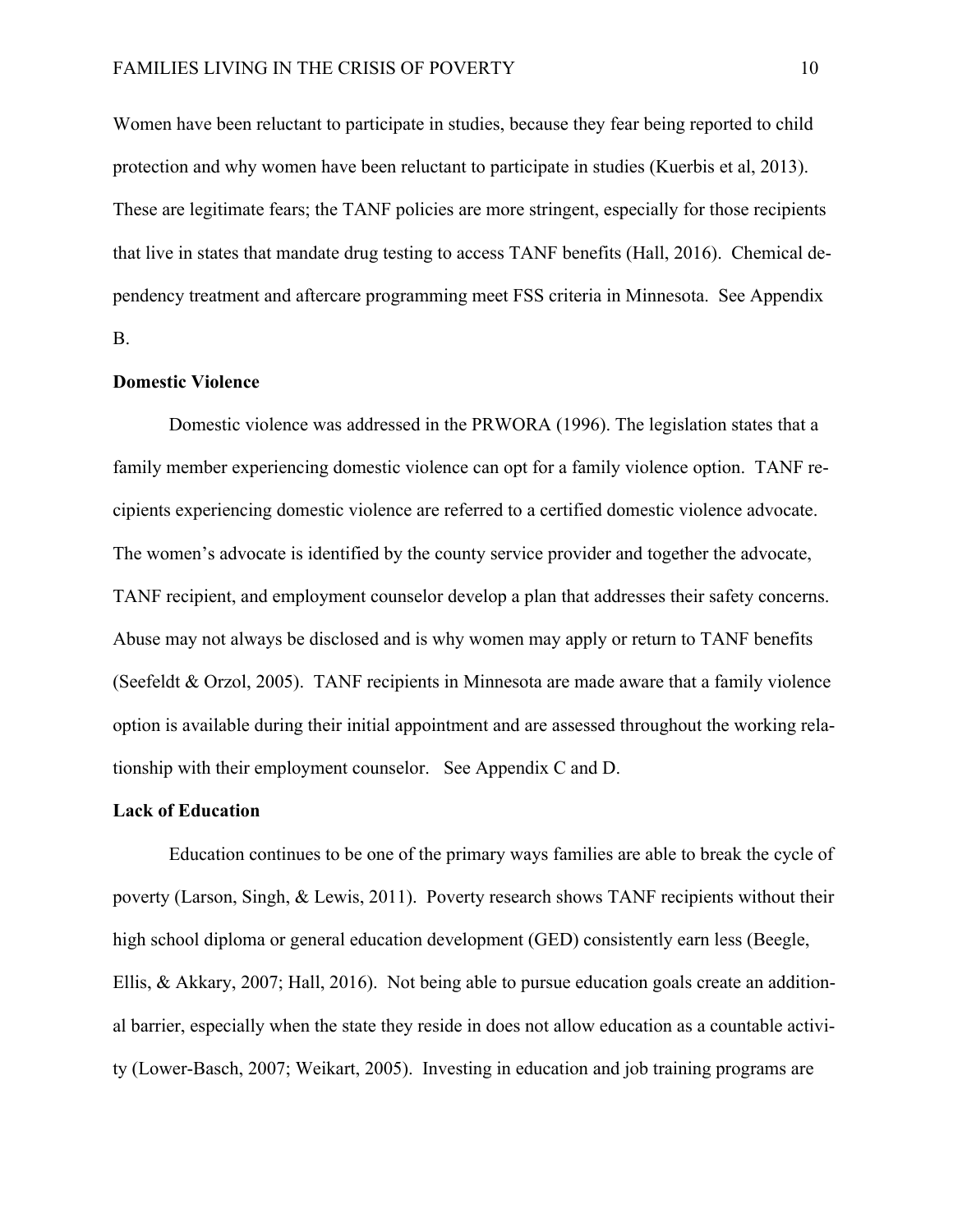important for families meeting their self-sufficiency goals (Hall, 2016). Minnesota found 40% of the MFIP participants did not have their high school diploma or General Equivalency Degree (GED) and recently passed legislation to allow program participants to pursue a four-year degree (Hall, 2016; Mohan, 2014).

#### **Mental Health**

Mental health researchers have found that almost 50% of TANF recipients have experienced a mental health issue (Blank, 2007), and are at greater risk and need high quality services (Santiago, Kaltman, & Miranda, 2012). The qualitative studies state the stress of accessing and retaining TANF benefits have contributed to some of the anxiety and stress among program recipients (East & Bussey, 2007; Edin & Lien, 1997). Mental health concerns among the TANF population are consistently identified as barrier in the literature, and are linked to having a negative impact on their employment (Chandler, Meiel, Jordan, Rienzi, & Goodwin, 2005; Marrone, Foley, Selleck, 2005; Taylor & Barusch, 2004; Taylor Barusch, & Vogel-Ferguson, 2006). Research clinicians found greater outreach and empathetic understanding is needed when with working with families living in poverty and receiving behavioral health services (Santiago et al, 2012; Stromal, 2015). Recent search has emphasized the need to educate public welfare systems about the needs and characteristics of TANF women diagnosed with psychiatric disorders (Stromwall, 2015).

#### **Solutions to TANF Barriers**

Each of the four barriers outlined above could stand alone as a research topic and further explore racial disparities related to the sanction process (Lee & Yoon, 2012). This is why it is essential for job counselors to recognize and identify the barriers. These are the reasons that are preventing TANF recipients from meeting their self-sufficiency goals. The following section is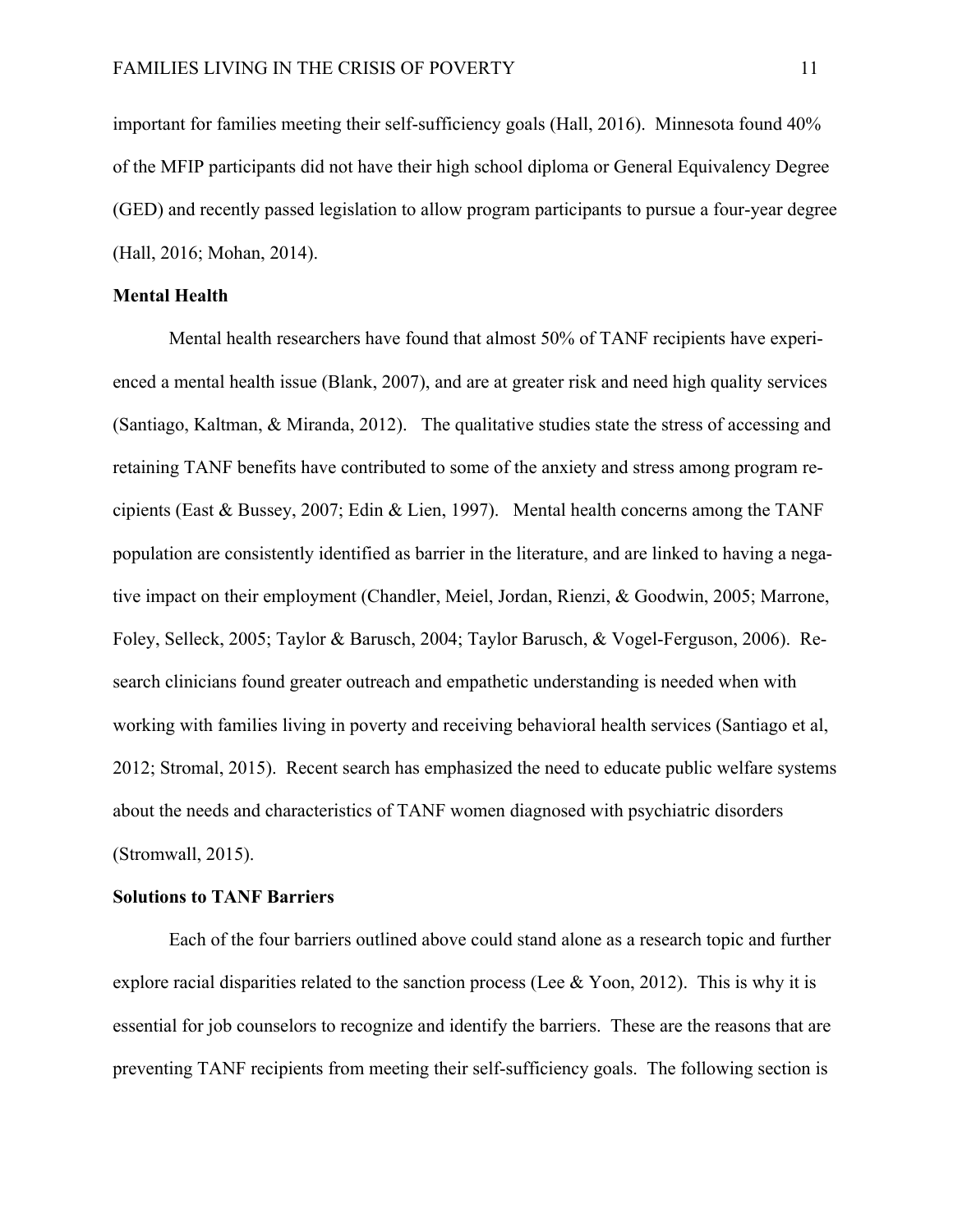going to recommend why motivational interviewing (MI) is logical approach when working with families living in the crisis of poverty.

#### **Motivational Interviewing**

Knowing that change is at the core of the TANF rules and communicating change is an important aspect of working with families living in the crisis of poverty. One proven way to communicate change is Motivational Interviewing (MI) (Miller, 1983). MI is defined as follows: "Motivational interviewing is a collaborative conversation style for strengthening a person's own motivation and commitment to change" Miller and Rollnick, 2013, p. 12). MI is evidence based practice and was first used in the field of chemical dependency (Miller, 1983); and has since been used in the fields of social work, correction, smoking cessation, and chemical dependency counseling (Miller & Rollnick, 2013).

It has been 33 years since the first literature was published on MI (Miller, 1983). MI was first used with problem drinkers. At that time the recovery community viewed denial as a personality characteristic of alcoholics (Miller, 1983). Since 1990, the scientific publications on MI have doubled every 3 years. There are more than 1,200 publications on this treatment method including 200 randomized clinical studies (Miller and Rollnick, 2013, p. 279). The research on MI has been so extensive that it has its own a meta-analysis, which includes the literature and biography (Mc Louth, 2013, p. 415-433).

MI is unique, because it has evolved over time. Miller and Rollick (2003) are committed to the training aspect of MI. Considerable thought went into Miller and Rollnick's (2013) decision to a possible trademark of MI. Their attempt to trademark MI by another group failed, because MI was considered commonplace today. This speaks to Miller and Rollnick's (2013) diligence to the process and commitment to the training aspect of MI. This commitment to the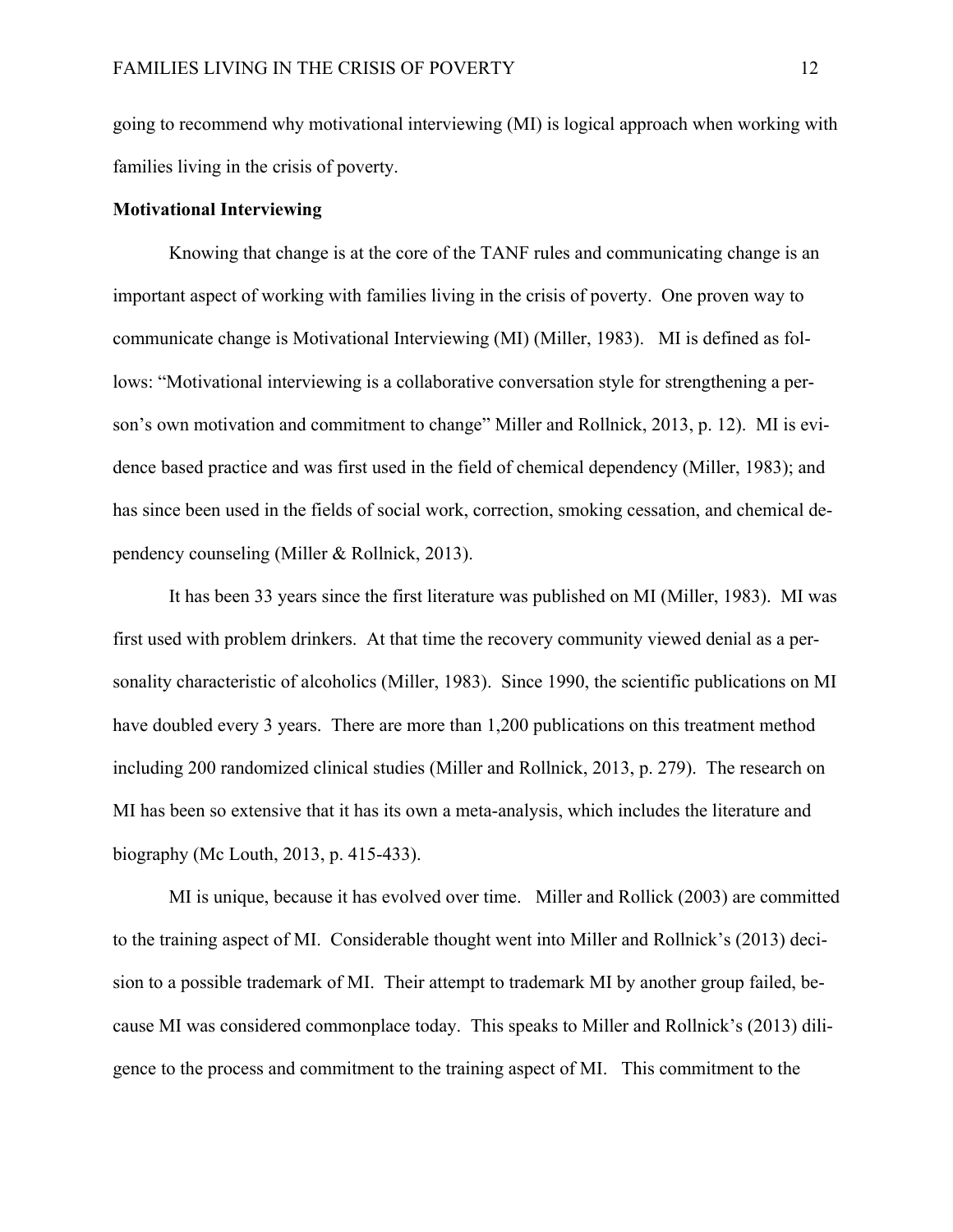training aspect of MI has ensured proper implementation of MI through coaching and practice (Miller and Rollnick, 2011). There are universal characteristics related to change that makes MI appropriate when working with TANF recipients (Hettema, Ernst, Williams, & Miller, 2014). The section below is going to outline programs that have implemented MI.

#### **Implementation**

Training alone is not enough to become proficient at MI. In fact, the training process is ongoing. MI is a complex set of skills that are used in the moment with clients and are not easy to learn (Miller & Rollnick, 2009). This is why the most successful models have implemented coaching and practice sessions (Miller & Rose, 2009; Snyder, Lawrence, Weatherholt, & Nagy, 2013). Clinically, MI is ideally used in a 4-session approach and is not meant to stand alone (Miller & Rollnick, 2013). MI is meant to be used in conjunctions with a clinician's theoretical approach, for example, a person centered approach (Rogers, 1965; Csillik, 2013). MI is an appropriate way to address the barriers when families are living in the crisis of poverty. Being empathetic and meeting families where they are in life makes MI an effective approach when working with TANF recipients. Social service agencies have started to implement MI into their training for case manager (Snyders et al, 2013). Minnesota did offer MI training for their MFIP job counselors until recently when the state is no longer able to funds this training (MDHS, 2015).

As with any body of research, there are concerns of the future development of MI (Miller & Rollnick, 2013). The possibilities would be to explore with other populations that are not currently in the research, for example, TANF recipients. The literature was limited in linking MI with TANF recipients. One study in the research studied substance-dependent women receiving TANF, and the effectiveness of intensive case management for substance-dependency (Morgenstern et al, 2006). This study, as referenced under chemical dependency barriers in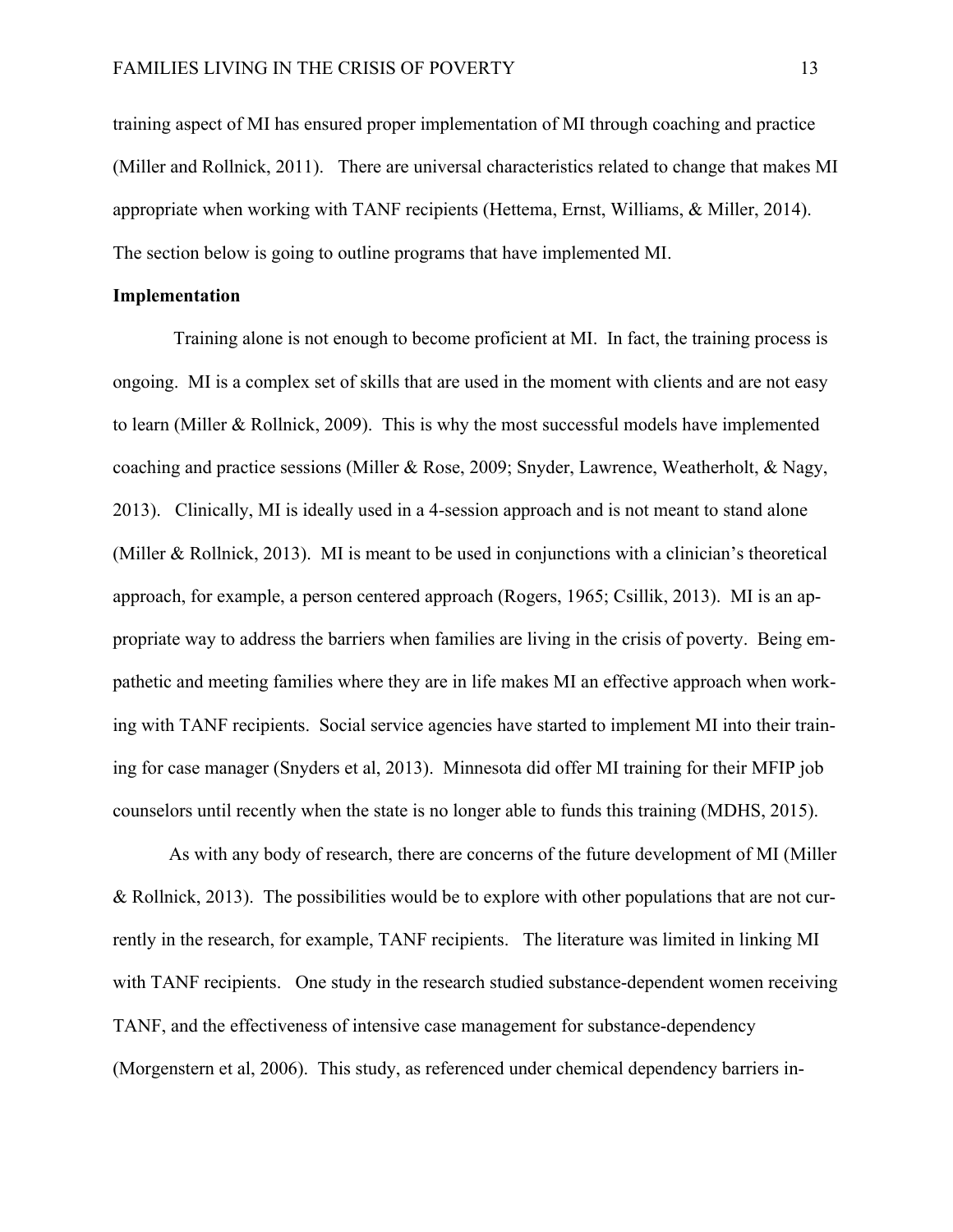volved intensive case management and ongoing social support for women receiving TANF and in substance abuse treatment. This study discussed the complexities of TANF recipients and the multiple barriers they are facing (Morgenstern et al, 2006).

#### **MI and TANF**

TANF and MI have not been formally researched; however, the practice has been implemented in various programs throughout the United States and is considered a best practice (Farrell, Baird, Barden, Fishman, & Pardoe, 2013; Leukefeld, Carlton, Staton-Tindall, & Delaney, 2012). For example, Kentucky has used MI in their assessment process for the last decade (Leukefeld et al, 2012) and Minnesota participated in a pilot project that required their case managers to utilize MI. The program is Families Achieving Success Today (FAST) and was implemented in Ramsey County (Leeukefeld et al, 2013). The two programs have added to the literature and are promising for the future implementation of MI and TANF.

#### **Career Counseling & MI**

MI has recently been linked to career counseling (Stoltz  $& Young, 2012$ ). Understanding that TANF recipients are required to enter and maintain work. MI is an option for career counselors to move clients in the direction of change (Miller & Rollnick, 2002; Stoltz & Young, 2012). MI is a promising intervention that creates autonomy and supports change (Stoltz  $\&$ young, 2012).

#### **Limitations**

 The research is limited in the area of implementing MI with multicultural clients. There was one study in the literature that implemented MI with driving under the influence (DUI) clients (Osilla, D'Amico, Díaz-Fuentes, Lara & Watkins, 2012). The researchers had concerns about using MI when the counseling sessions involved an interpreter. The reason states that the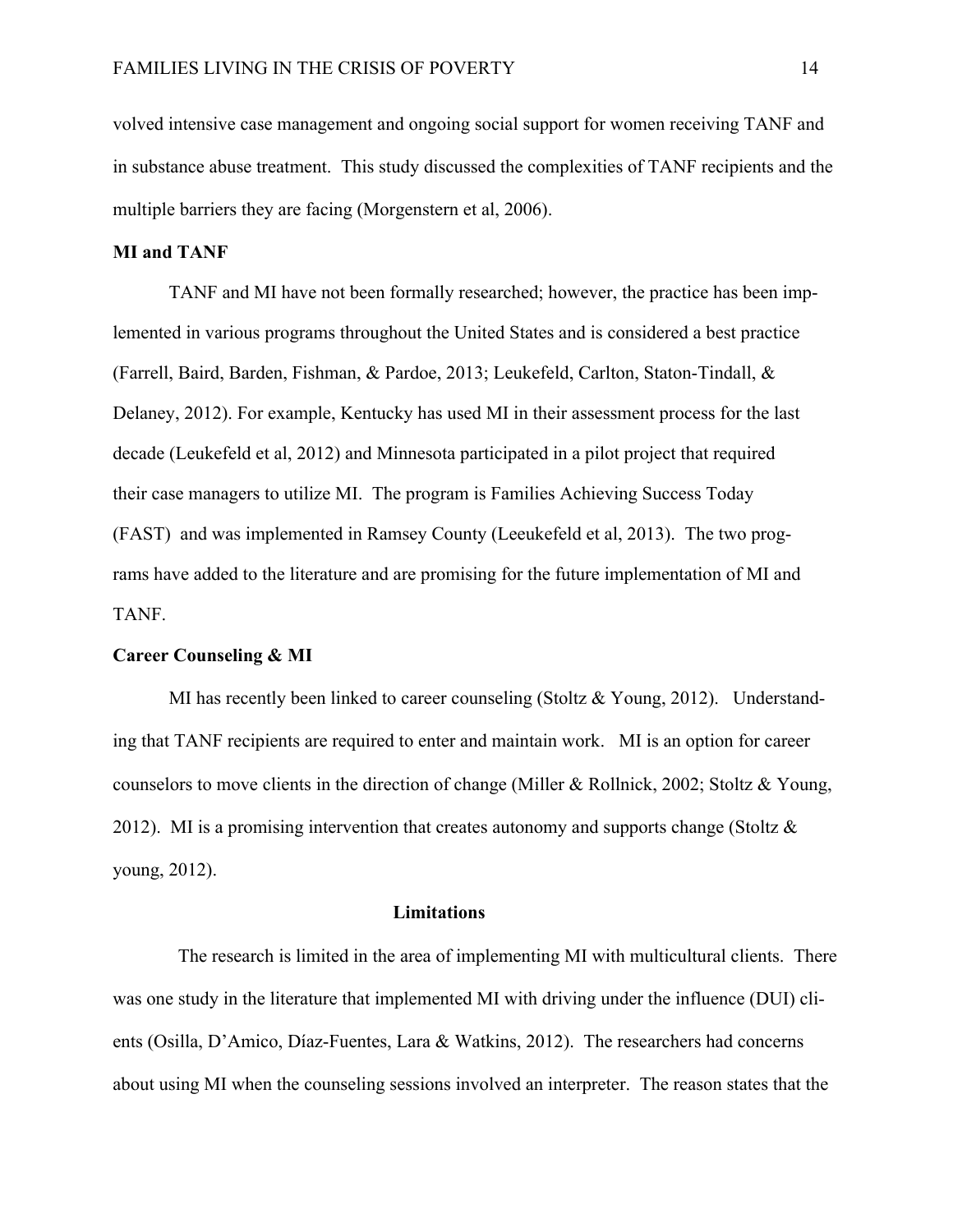practice of MI would be appropriate when used in the same language (Osilla et al, 2012). The spirit of MI will assist an individual to recognize that they have the potential to make small changes to better themselves (Miller & Rollnick, 2013). This is why another theoretical approach is needed when implementing MI (Csillik, 2013; Miller & Rollnick, 2013), for example, a person centered approach (Rogers, 1965). A person-centered approach (Rogers, 1965) is a good fit in career counseling.

#### **Discussion**

#### **Advocacy**

Ongoing education and advocacy are needed to ensure families have the safety nets they need to meet their basic living expenses (Purtell, Gershoff, & Aber, 2012). Advocacy was emphasized in (Edin & Shaefer, 2015) recent work. The authors found there were various points within a family struggle when advocacy had happened on behalf of the family the outcome would have been different. Understanding the safety-nets families rely on to provide for their children are essential for all helping professions, and being able to communicate genuine empathy and understanding for families living in the crisis of poverty. It is critical to educating the community, collaborating agencies, educators, human service providers, and policy makers to understand the ongoing challenges families face each month accessing their monthly benefits (Segal, 2007). Particularly when not having their benefits has a negative impact on the family's overall health (Eden & Shaefer, 2015) and leads to further hardship for the family (Kalil et al, 2002; Fording et al, 2013). Empathy is a core principle of MI (Miller & Rollnick, 2009; Young, Gutierrez, & Hagedorn, 2013; Lord, Sheng, Imel, Baer, & Atkins, 2015), and is an essential attending skill needed when working with families living in the crisis of poverty.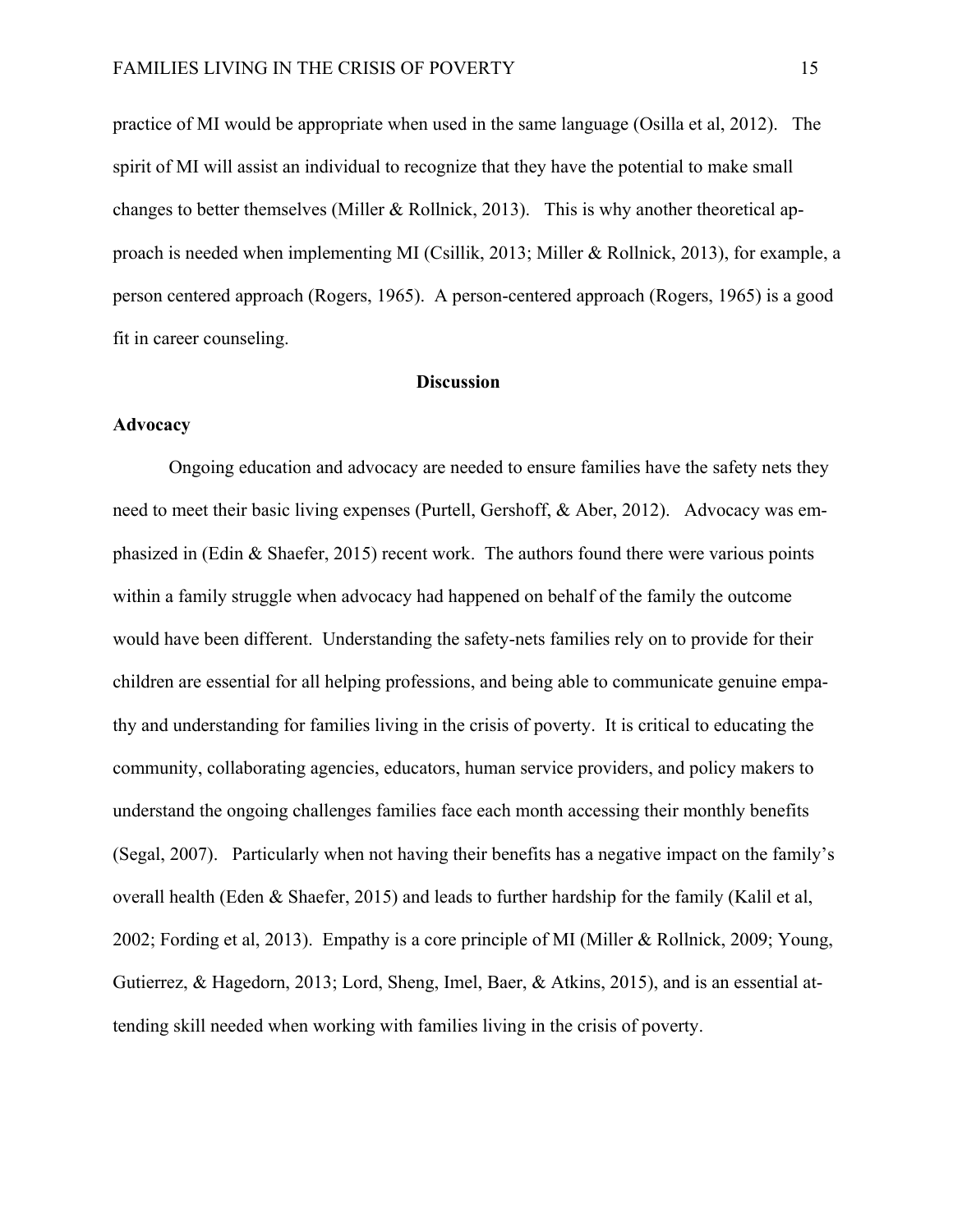The research in the past three decades have found MI to be an evidence-based approach that has been implemented in a variety of helping professions (Miller  $\&$  Rose, 2006). The timing for additional research and funding for TANF policy changes are strong. PROWORA (1996) has been public law for the past twenty years. Poverty and legal advocates are currently lobbying for policy changes in the pending a reauthorization of the current TANF policy.

#### **Recommendations**

As employment, school, and mental health counselors interact with families facing financial hardship, one must recognize that motivational interviewing is vital to helping families reach their goals of becoming economically self-sufficient. This is why MI is an essential practice when working the cases of families living in the crisis of poverty. By utilizing motivational interviewing as a core competency, families have ownership and can focus on the real change that will make a difference in their lives. Professionals who model an empathic approach can recognize issues and meet families where they are. This is why motivational interviewing is an appropriate strategy that helps families address the barriers associated with poverty and the economic crisis they routinely experience.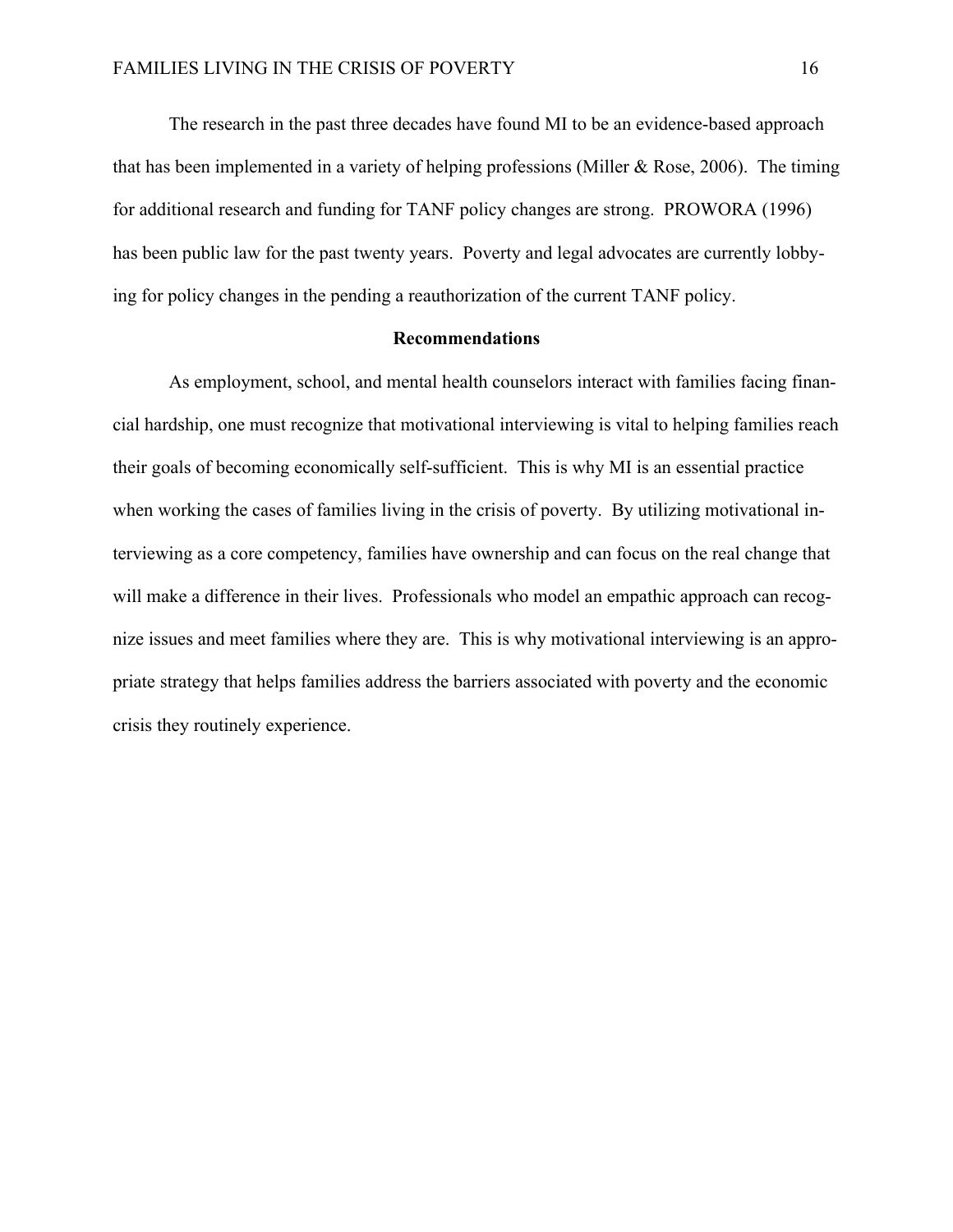#### References

- Ayala, L., & Rodríguez, M. (2013). Health-related effects of welfare-to-work policies. *Social Science & Medicine,* 93, 103-112. doi:10.1016/j.socscimed.2013.05.037.
- Beegle, D. M., Ellis, D., & Akkary, R. (2007). *See poverty-- be the difference!: Discovering the missing pieces for helping people move out of poverty*. Tigard, OR: Communication Across Barriers, Inc.
- Bellu, L. G., & Liberati, P. ((2005, November). *Impacts of policies on poverty: A definition of poverty.* EASYPol, 1-16. Food and Agriculture Organization of the United Nations, Rome, Italy. Retrieved from

http://www.fao.org/docs/up/easypol/312/povanlys\_defpov\_004en.pdf

- Blank, R. M. (2007). Improving the safety net for single mothers who face serious barriers to work. *Future of Children 17*(2), 183-193.
- Bloom, D. Loprest, P.J., & Zedlewski, S. R. (2012). *TANF recipients with barriers to employment. Temporary Assistance for Needy Families*. (Research Synthesis Brief #8). Washington, DC: The Urban Institute.
- Brown, V. L. & Riley, M. A. (2005). Social support, drug use, and employment among lowincome women. *The American Journal of Drug and Alcohol Abuse*, 31, 203-223. doi.1081/ADA-200047920.
- Brown, K. E. (2010, February). *Temporary assistance for needy families: Fewer eligible families received cash assistance since the 1990s, and the recession's impact on caseloads varies by state*. *(*GAO-10-164.). GAO, Washington, D.C. Retrieved August 22, 2016 from http://www.gao.gov/new.items/d10164.pdf

Bulter, S., Corbett, J., & Hastedt,, C. (2008). Long-term TANF participants and barriers to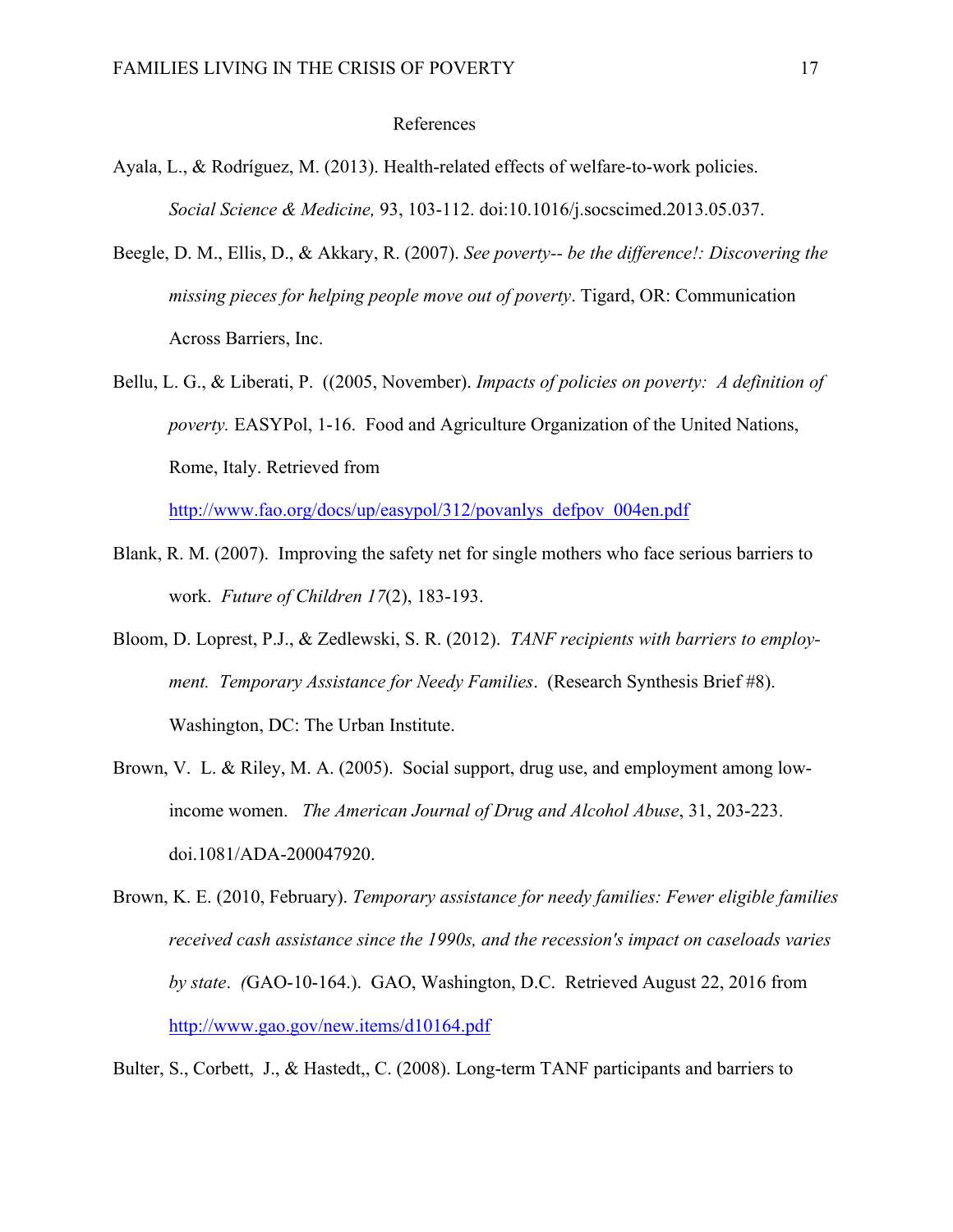employment: a qualitative study in Maine. *The Journal of Sociology & Social Welfare, 35*  (4), 49-69. Retrieved from http://scholarworks.wmich.edu/jssw/vol35/iss3/4

- Casey, T. (2010). *The sanction epidemic in the temporary assistance for needy families program*. Legal Momentum: The Women's Legal and Education Fund. New York: NY. Retrieved August 22, 2016 from http://www.legalmomentum.org/resources/tanfsanctions-harm-nation%E2%80%99s-neediest-families
- Center on Budget and Policy Priorities (2015). *Chart book: TANF at 19*. Washington, DC: Author. Retrieved August 22, 2016 from http://www.cbpp.org/research/family-incomenf-at-19
- Chandler, D., Meisel, J., Jordan, P., Rienzi, B. M., & Goodwin, S. N. (2005). Mental health, employment, and welfare tenure. *Journal of Community Psychology, 33*(5), 587-609. doi:10.1002/jcop.20070.
- Children & Family Services (2015, February). *Minnesota temporary assistance for needy families expenditures task force final report*. St. Paul, MN Department of Human Services. Retrieved from August 22, 2016 from http://mn.gov/dhs-force\_final\_report.pdf
- Csillik, A. S. (2013). Understanding Motivational interviewing effectiveness: Contributions from Rogers' client-centered approach. *Humanistic Psychologist, 41*(4), 350-363. doi:10.1080/08873267.2013.779906.
- Danziger, S. K., Danziger, S., Seefeldt, K. S. & Shaefer, H. L. (2015). From welfare to a workbased safety net: An incomplete transition. *Journal of Policy Analysis and Management, 35*(1), 231-238. doi: 10.1002/pam.21880.
- East, J. E., & Bussey, M. (2007). "I was scared every day": Surviving in the TANF environment. *Journal of Policy Practice, 6*(3), 45-64. doi: 10.1300/J508v06n03\_04.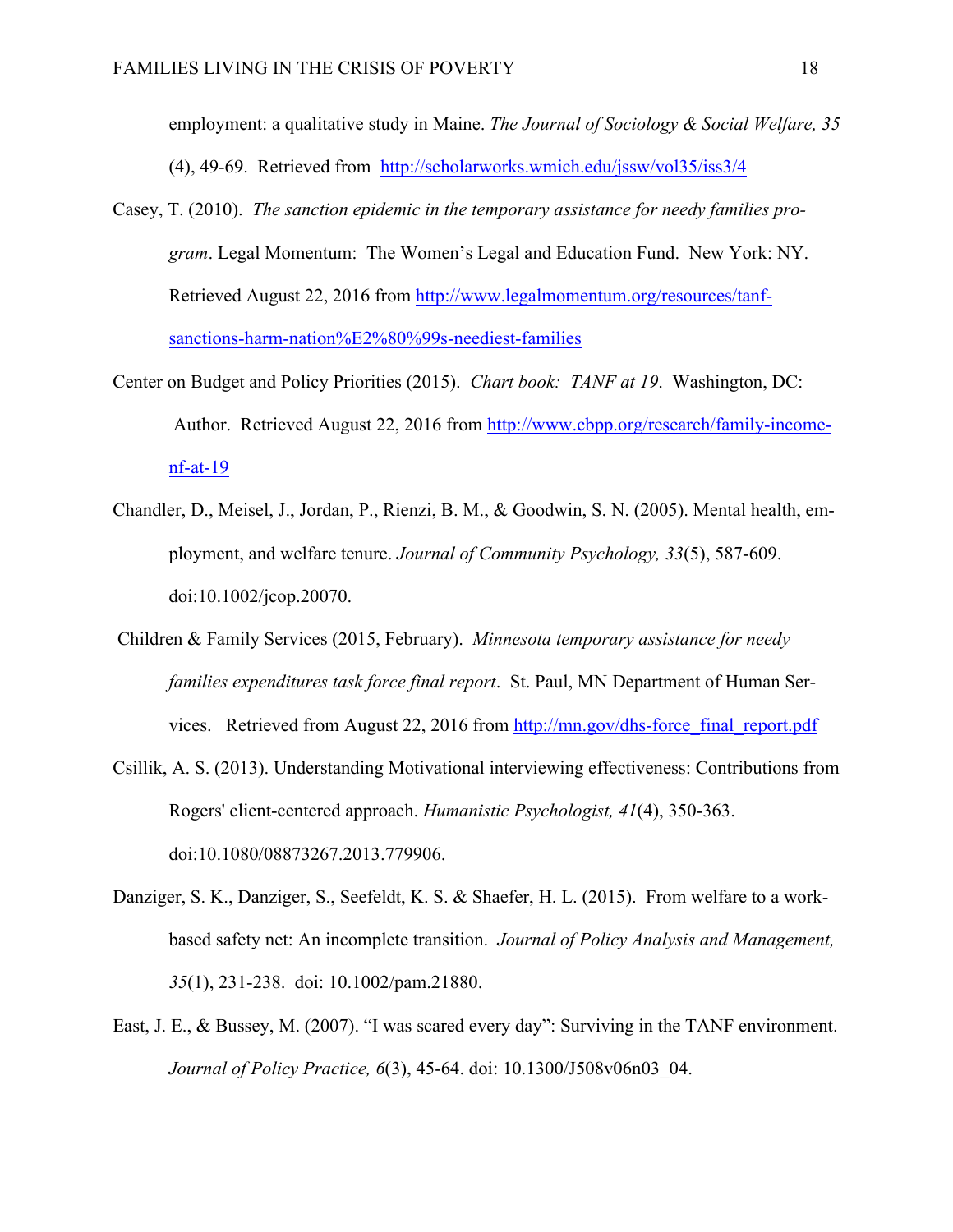- Edin, K. & Lein, L. (1997). *Making ends meet: How single mothers survive welfare and lowwage work*. New York: NY. The Russel Sage Foundation.
- Edin, K. & Shaefer, H. L. (2015*). \$2.00 a day: Living on Almost nothing in America.* New York, NY: Houghton Mifflin Harcourt.
- Farrell, M., Baird,, P., Barden, B., Fishman, M. & Pardoe , R. (2013, December). *The TANF/SSI*  disability transition project: Innovative strategies for serving TANF recipients with dis*abilities.* (OPRE Report 2013-51). Retrieved October 7, 2016 from http://www.mdrc.org/sites/default/files/tanf\_ssi\_disability\_transition\_project\_es.pdf
- Fording, R. C., Schram, S. F., & Soss, J. (2013). Do welfare sanctions help or hurt the poor? Estimating the causal effect of sanctioning on client earnings. *Social Service Review*,*7*(4), 641-676.
- Hall, R. (2016, February). *Drug testing and public assistance*. Washington, DC: Center for Law & Policy. Retrieved August 23, 2016 from http://www.clasp.org/resources-andpublications/publication-1/2016.02.04-Drug-Testing-and-Public-Assistance-Brief-Final.pdf
- Hall, R. (2016, July). *Expanding education and training opportunities under TANF: A path to stable employment in today's economy*. Washington, DC: Center for Law & Social Policy. Retrieved August 22, 2106 from http://www.clasp.org/resources-andublications/publication-1/07.2016-Expanding-Education-and-Training-Opportunitiesunder-TANF.pdf
- Harrington, T., & Long, J. (2013). The History of Interest Inventories and Career Assessments in Career Counseling. *Career Development Quarterly, 61*(1), 83-92.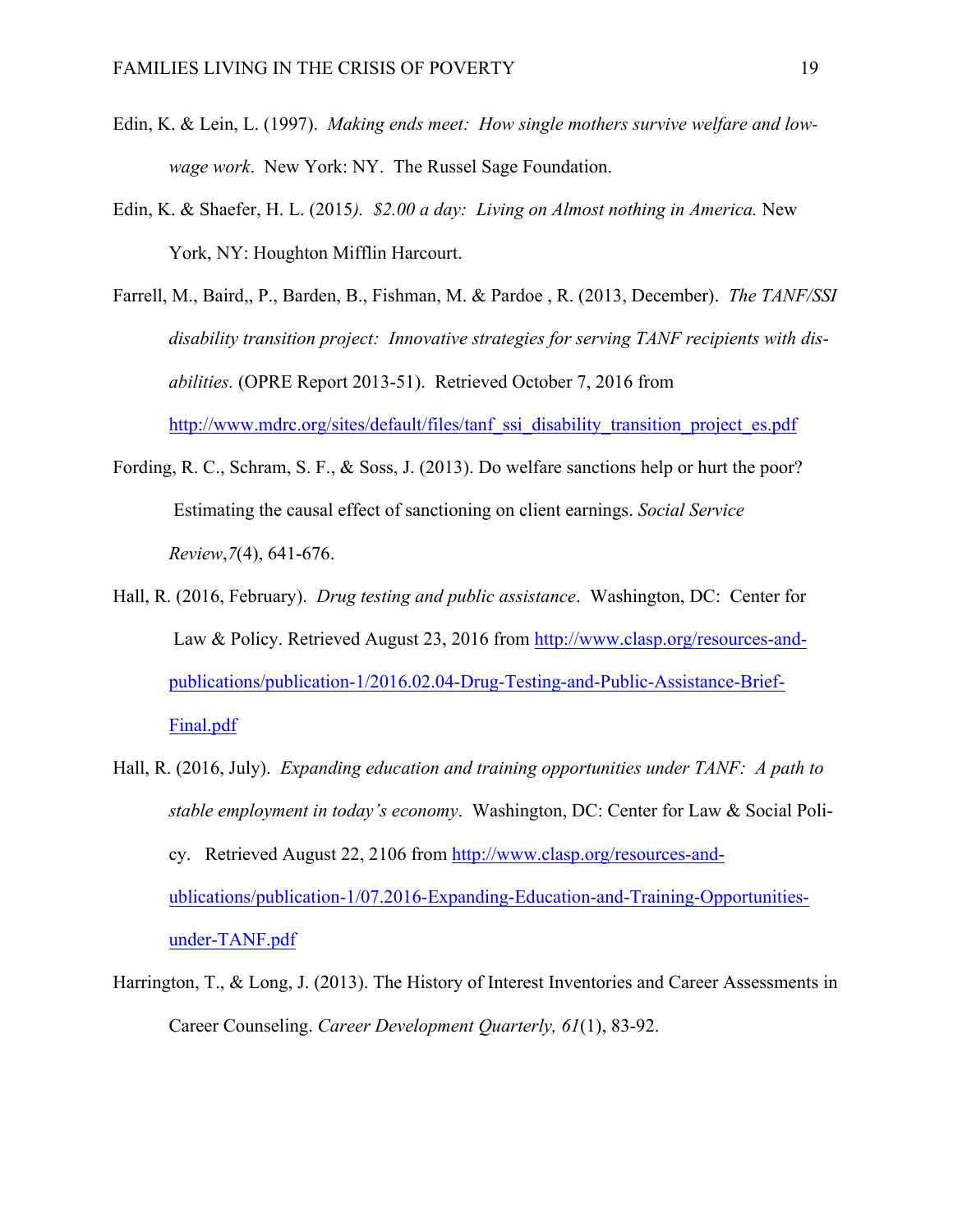- Hettema, J., Ernst, D., Williams, J., & Miller, K. (2014). Parallel processes: Using motivational interviewing as an implementation coaching strategy. *Journal of Behavioral Health Services & Research, 41*(3), 324-336. doi:10.1007/s11414-013-9381-8
- Kalil, A., Seefeldt, K. S., & Hui-chen, W. (2002). Sanctions and material hardship under TANF. *Social Service Review, 76*(4), 642- 662.
- Kirzner, R. (2015, March 23). *TANF sanctions: Their impact on earnings, employment & re search brief*. Philadelphia, PA: Center for Hunger-Free Communities. Retrieved August 24, 2016 from http://www.centerforhungerfreecommunities.org/ourresearch/research-briefs
- Kuerbis, A. N., Neighbors, C. J., & Morgenstern, J. (2011). Depression's moderation of the effectiveness of intensive case management with substance-dependent women on temporary assistance for needy families: Outpatient substance use disorder treatment utilization and outcomes. *Journal of Studies on Alcohol & Drugs, 72*(2), 297-307.
- Lane, C., Huws-Thomas, M., Hood, K., Rollnick, S., Edwards, K., & Robling, M. (2005). Measuring adaptations of motivational interviewing: the development and validation of the change counseling index (BECCI). *Patient Education & Counseling, 56*(2), 166- 173. doi:10.1016/j.pec.2004.01.003.
- Larson, A. M., Singh, S. & Lewis, C. (2011). Sanctions and education outcomes for children TANF families. *Child & Youth Services, 32* (3), 180-199. doi:1080/0145935X.2011.605305.
- Lens, V. (2006). Examining the administration of work sanctions on the frontlines of the welfare system. *Social Science Quarterly, 87*(3), 573-590. doi:10.1111/j.1540- 6237.2006.00397.x.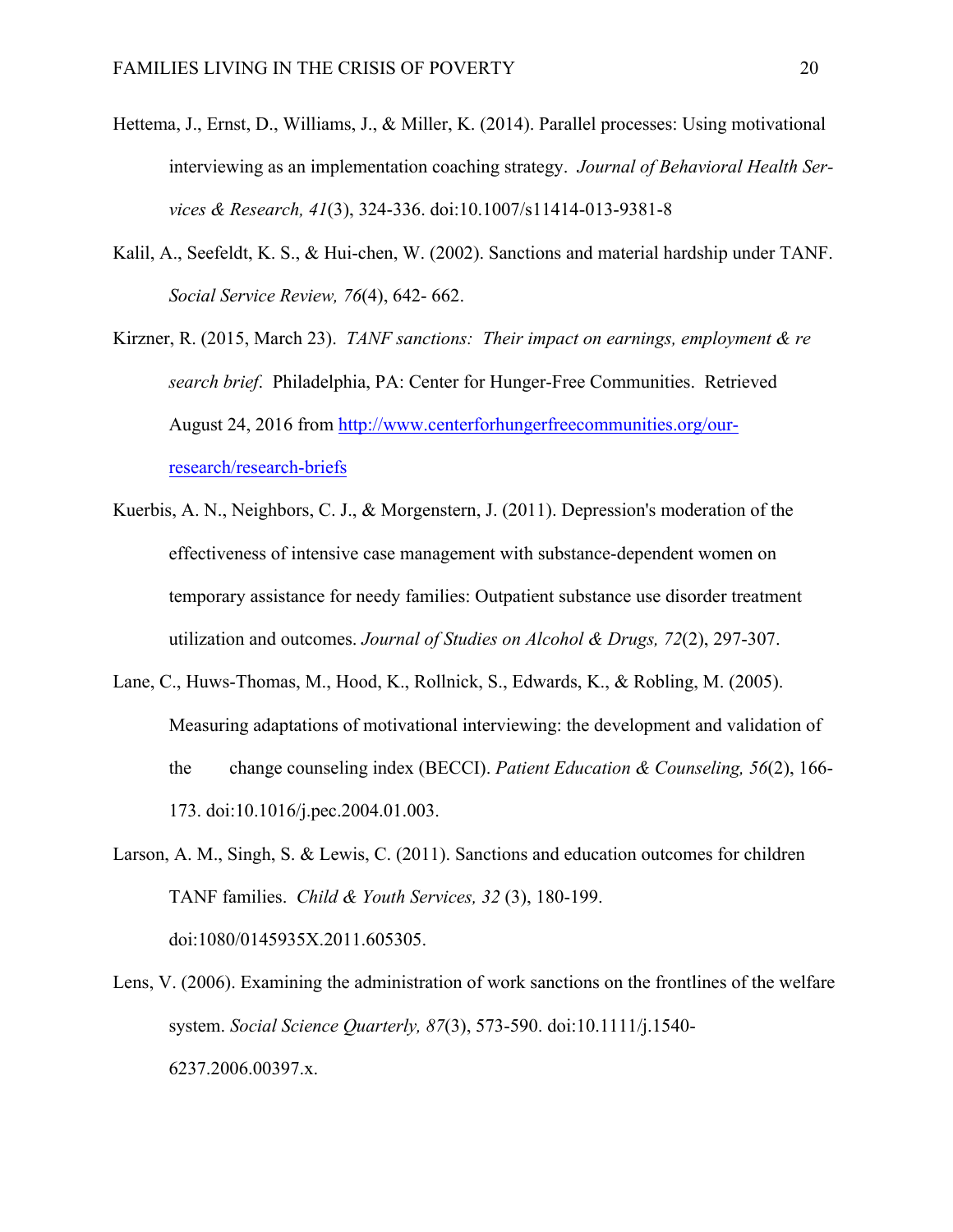- Lens, V. (2008). Welfare and work sanctions: Examining discretion on the front lines. *Social Service Review, 82*(2), 197-222.
- Leukefeld, C., Carlton, E. L., Staton-Tindall, M. & Delaney, M. (2012). Six-month follow-up changes for TANF: Eligible clients involved in Kentucky's targeted assessment program. *Journal of Social Service Research, 38*(3), 366-381. doi:

10.1080/01488376.2011.651412

- Lord, S. P., Sheng, E., Imel, Z. E., Baer, J., & Atkins, D. C. (2015). More than reflections: Empathy in motivational interviewing includes language style synchrony between therapist and client. *Behavior Therapy, 46*(3), 296-303. doi:10.1016/j.beth.2014.11.002.
- Lower-Basch, E. (2007, May 18). *Improving access to education and training for TANF Participants*. Washington, DC: Center for Law and Social Policy. Retrieved, July 2, 2016 from http://eric.ed.gov/?id=ED537495
- Mannix , G. & Freedman, H. A. (2013). TANF and racial justice. *Journal of Poverty Law and Policy, 47* (5-6), 220-228.
- Marrone, J., Foley, S., & Selleck, V. (2005). How mental health and welfare to work interact: The role of hope, sanctions, engagement, and support. American Journal of Psychiatric, 8(1), 81-101. doi:10.1080/15487760590953911.
- McLouth, C. J. (2013). A bibliography of motivational interviewing. In Miller  $\&$ Rollnick (Eds), *Motivation Interviewing: Helping people change,* (3rd ed) (pp. 415-433).
- Miller, W. R. (1983). Motivational interviewing with problem drinkers. *Behavioral Psychotherapy* 11, 147- 172. doi: 10.1017/so141347300006583
- Miller, W. R., & Rollnick, S. (2009). Ten things that motivational interviewing is not.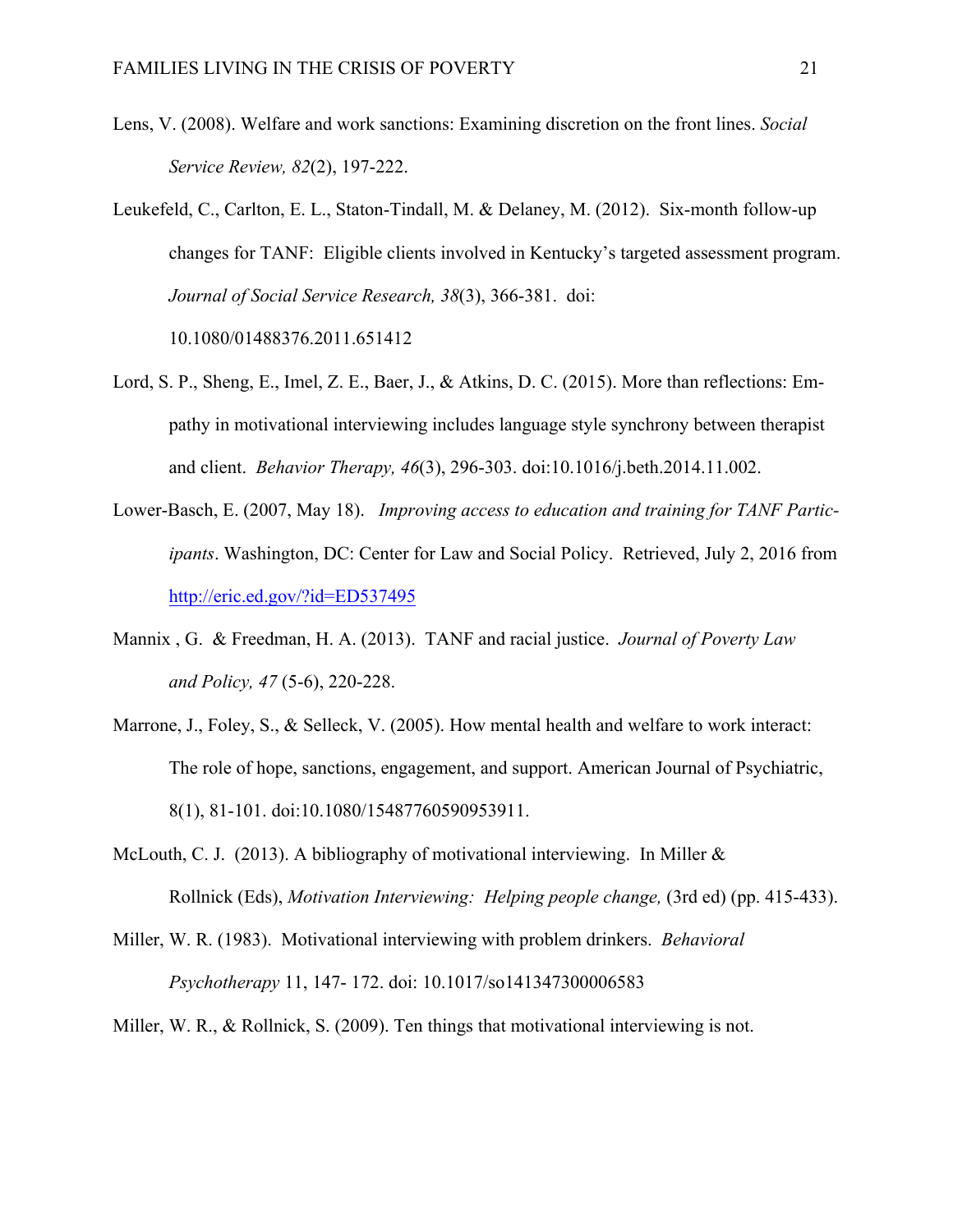*Behavioral & Cognitive Psychotherapy, 37*(2), 129-140. doi:

10.1017/S1352465809005128.

- Miller, W. R. & Rollnick, S. (2002). *Motivational interviewing: Helping people change* (2<sup>nd</sup>) ed). New York, NY: Guilford Press.
- Miller, W. R. & Rollnick S. (2013). *Motivational interviewing: Helping people change* (3<sup>rd</sup>ed.). New York, NY: Guilford Press.
- Miller, W. R., & Rose, G. S. (2009). Toward a theory of motivational interviewing. *American Psychologist, 64*(6), 527-537. doi:10.1037/a0016830.
- Minnesota Department of Health & Human Services (2015, June). *Learning knowledge: MFIPresources and training at-a- es- worker glance*. (DHS-MFIP-ES-Resources)*.*

St. Paul: Minnesota Department of Human Services.

- Minnesota Department of Health and Human Services (2016). *Domestic Violence Information.* (DHS-3477-ENG-2016-1). St. Paul: Minnesota Department of Human Services. Retrieved August 22, 2016 https://edocs.dhs.state.mn.us/lfserver/Public/DHS-3477-ENG Appendix C
- Minnesota Department of Health and Human Services. (2016). *Family Violence Referral*. (DHS-3323-ENG- 2011-1). St. Paul: Minnesota Department of Human Services. Retrieved August 22, 2016 from https://edocs.dhs.state.mn.us/lfserver/public/DHS-3323- ENG Appendix D
- Mohan, L. (2014, July 1). *Minnesota a step in the right direction Minnesota expands access to TANF education and training activities*. Washington, DC: Center of Legal & Social Policy. Retrieved August 23, 2016 from http://www.clasp.org/issues/temporary-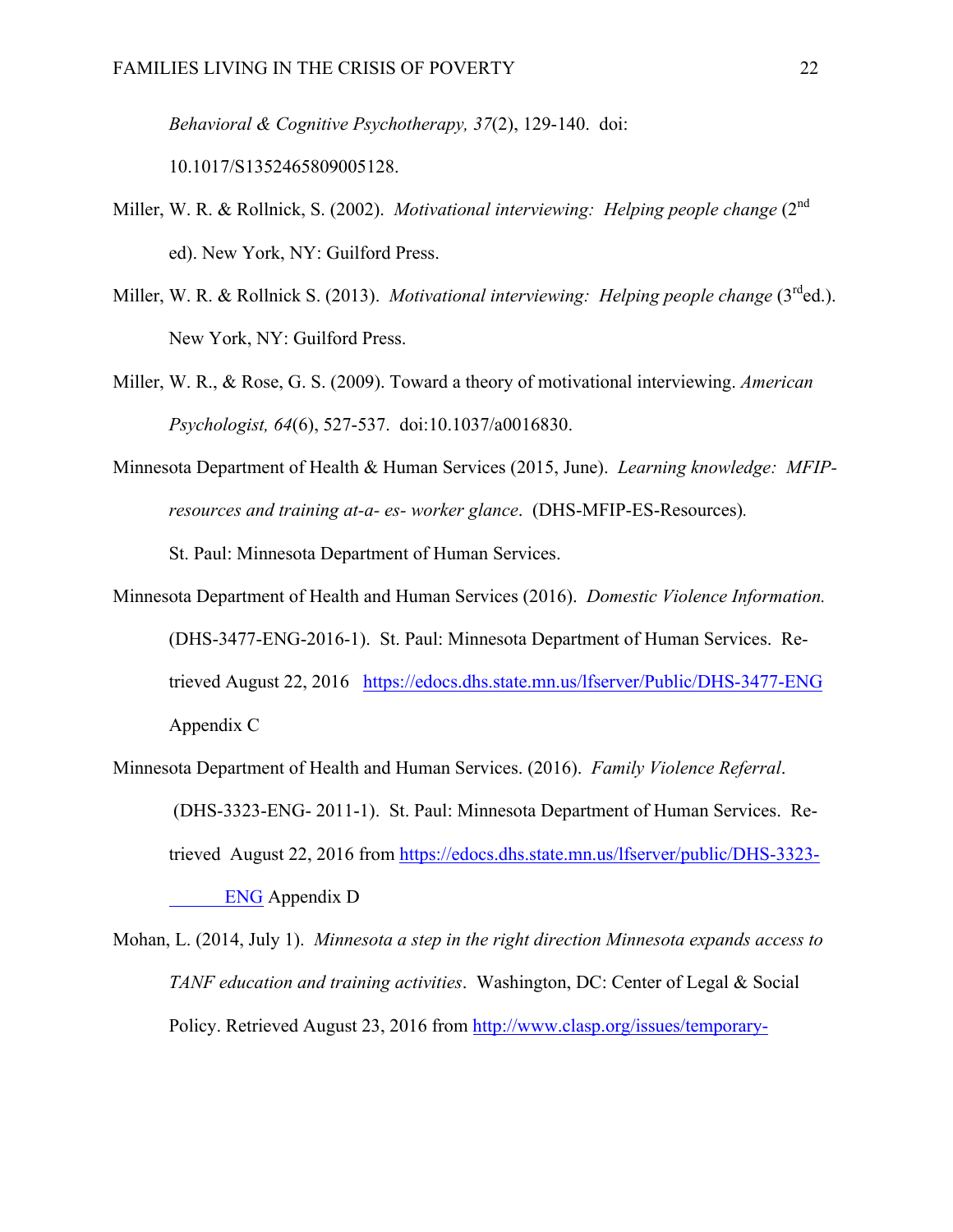assistance/in-focus/a-step-in-the-right-direction-minnesota-expands-access-to-tanfeducation-and-training-activities

- Montoya, I. D., Bell, D. C., Atkinson, J. S., Nagy, C. W., & Whitsett, D. D. (2002). Mental health, drug use, and the transition from welfare to work. *Journal of Behavioral Health Services & Research, 29*(2), 144-156.
- Morgenstern, J., Blanchard, K. A., McCrady, B. S., McVeigh, K. H., Morgan, T. J., & Pandina, R. J. (2006). Effectiveness of intensive case management for substance-dependent women receiving temporary assistance for needy families. *American Journal of Public Health, 96*(11), 2016-2023.
- Morgenstern, J., Neighbors, C., Kuerbis, A., Riordan, A., Blanchard, K., McVeigh, K., & McCrady, B. (2009). Improving 24-month abstinence and employment outcomes for substance-dependent women receiving temporary assistance for needy families with intensive case management. *American Journal of Public Health, 99*(2), 328-333. doi:10.2105/AJPH.2007.133553.
- Osilla, K. C., D'Amico, E. J., Díaz-Fuentes, C. M., Lara, M., & Watkins, K. E. (2012). Multicultural web-based motivational interviewing for clients with a first-time offense. *Cultural Diversity & Ethnic Minority Psychology, 18*(2), 192-202. doi:10.1037/a0027751.
- Pavetti, L., Derr, M. K., Anderson, J., Trippe, C., & Paschal, S. (2001). Changing the culture of the welfare office: The role of intermediaries in linking TANF recipients with jobs. *Economic Policy Review, 7*(2), 63.

Personal Responsibility and Work Opportunity Act (PRWORA) (1996). *Public Law*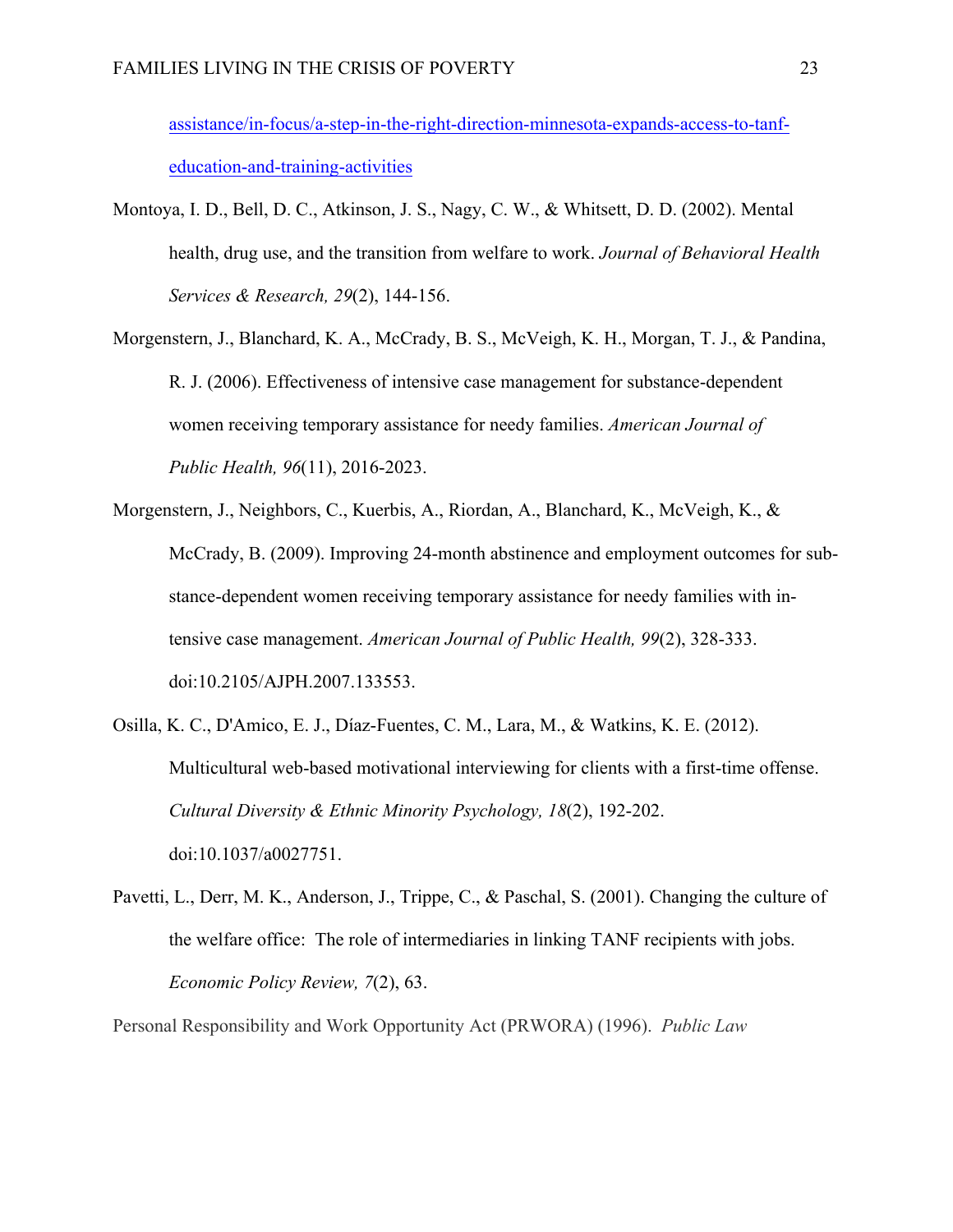(104-193)*.* Retrieved August 22, 2016 from http://www.gpo.gov/fdsys/pkg/PLAW-104publ193/content-detail.html

Rogers, C. (1965). *Client centered therapy*. New York, NY: Houghton Mifflin.

- Rollnick, S., Miller, W. R., & Butler, C. (2008). *Motivational interviewing in health care: Helping patients change behavior*. New York, NY: Guilford Press.
- Santiago, C. D., Kaltman, S., & Miranda, J. (2013). Poverty and mental health: How do lowincome adults and children fare in psychotherapy? *Journal of Clinical Psychology, 69*(2), 115-126. doi:10.1002/jclp.21951.
- Schram, S. F., Soss, J., Fording, R. C., & Houser, L. (2009). Deciding to discipline: Race,choice, and punishment at the frontlines of welfare reform. *American Sociological Review, 4* (3), 398-422.
- Seefeldt, K. S., & Orzol, S. M. (2005). Watching the clock tick: Factors associated with TANF accumulation. *Social Work Research, 29*(4), 215.
- Segal, E. A. (2007). Social empathy: A new paradigm to address poverty. *Journal of Poverty, 11* (3). doi: 10.1300/J134v11n03\_06.
- Seidel, S. & Shouman, K. (2015). *Family Stabilization Handout*. (MFWCAA-2015-7). St. Paul, Minnesota Departrment of Human Services. Appendix B.
- Shaefer, H. L. & Edin, K. (2012). *Extreme poverty in the United States: 1996 to 2011.* National Poverty Center Policy, Brief 28. Retrieved, August 23, 2016 from http://www.npc.umich.edu/publications/policy\_briefs/brief28/policybrief28.pdf
- Shaefer, H. L.& Edin, K. (2013). Rising extreme poverty in the United States and the response of means-tested transfers. *Social Service Review, 87*(2), 250-286.

Shaefer, H. L., Edin, K. & Talbert, E. (2015). Understanding the dynamics of \$2.00-a-day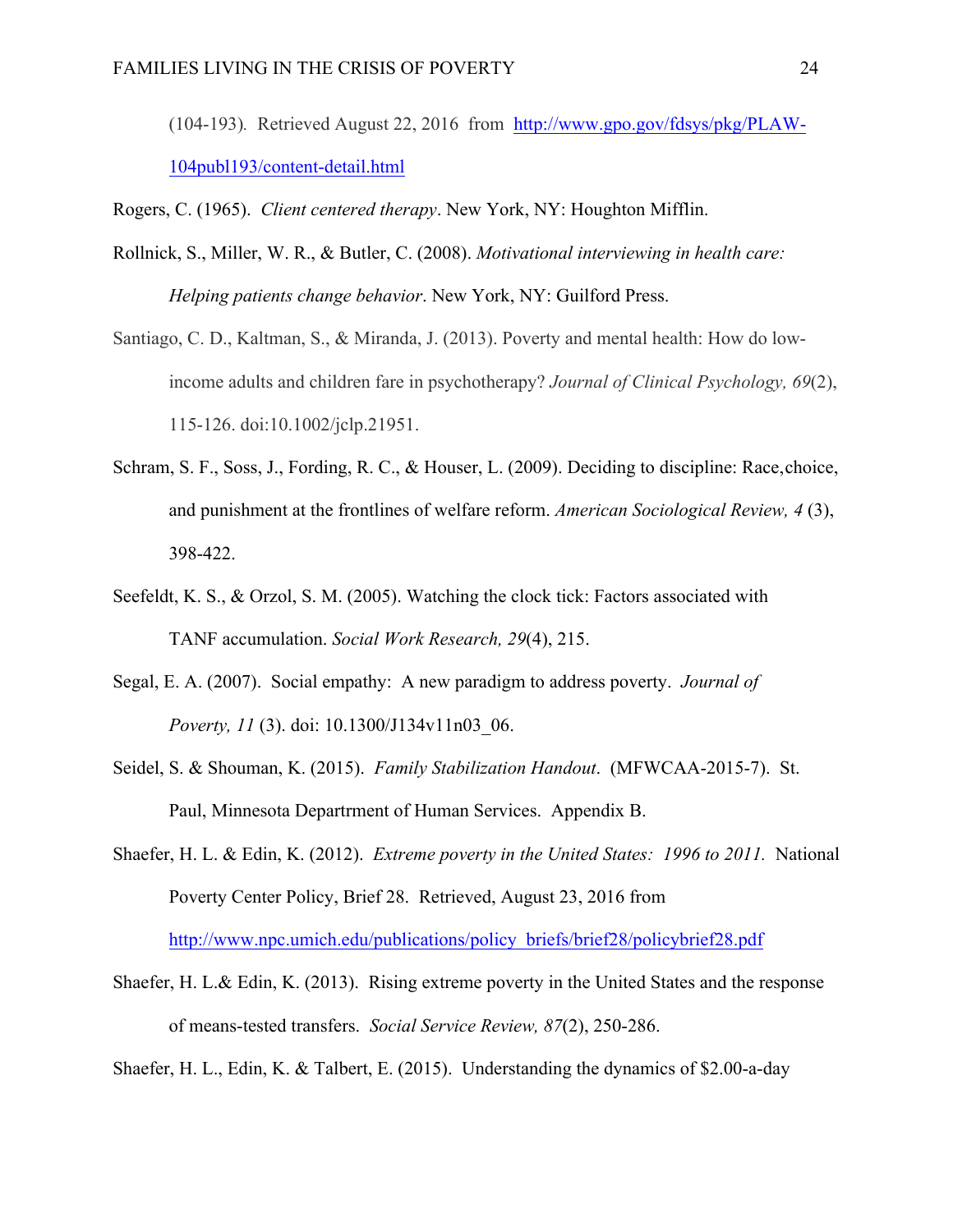poverty in the United States. *The Russell Sage Foundation Journal of the Social Sciences, 1*(1), 120-138.

- Snyder, E. H., Lawrence, C. N., Weatherholt, T. N., & Nagy, P. (2012). The Benefits of motitional interviewing and coaching for improving the practice of comprehensive family assessments in child welfare. *Child Welfare, 91*(5), 9-36.
- Stoltz, K. B., & Haas, K. J. (2016). Mental health or career counseling: A forced choice? no need! *Career Planning and Adult Development Journal, 32(*1), 43-53. Retrieved from http://ucrproxy.mnpals.net/login?url=http://search.proquest.com/docview/1770932592?ac countid=28477.
- Stoltz, K.B. & Young, T. L. (2013). Applications of motivational interviewing in career counseling: Facilitating career transition. *Journal of Career Development, 40* (4), 329-346.
- Stromwall, L. K. (2015) Mental health needs of TANF recipients. *The Journal of Sociology & Social Welfare, 28(3), Article 8. Retrieved, August 15<sup>th</sup>, 2016 from* http://scholarworks.wmich.edu/cgi/viewcontent.cgi?article=2746&context=jssw
- Taylor, M. J., & Barusch, A. S. (2004). Personal, family, and multiple barriers of long-term welfare recipients. *Social Work, 49*(2), 175-183.
- Taylor, M. J., Barusch, A. S., & Vogel-Ferguson, M. B. (2006). Heterogeneity at the bottom: TANF closure and long-term welfare recipients. *Journal of Human Behavior in the Social Environment, 13*(2), 1-14. doi:10.1300/Jl37v13n02 01.
- The Revisor of Statues (2015). *Minnesota Statues.* St. Paul, MN. Retrieved, August 17, 2016 from https://www.revisor.mn.gov/statutes/?id=256j.57 Appendix A
- Turner, L. J., Danziger, S., & Seefeldt, K. S. (2006). Failing the transition from welfare to work: Women chronically disconnected from employment and cash welfare. *Social*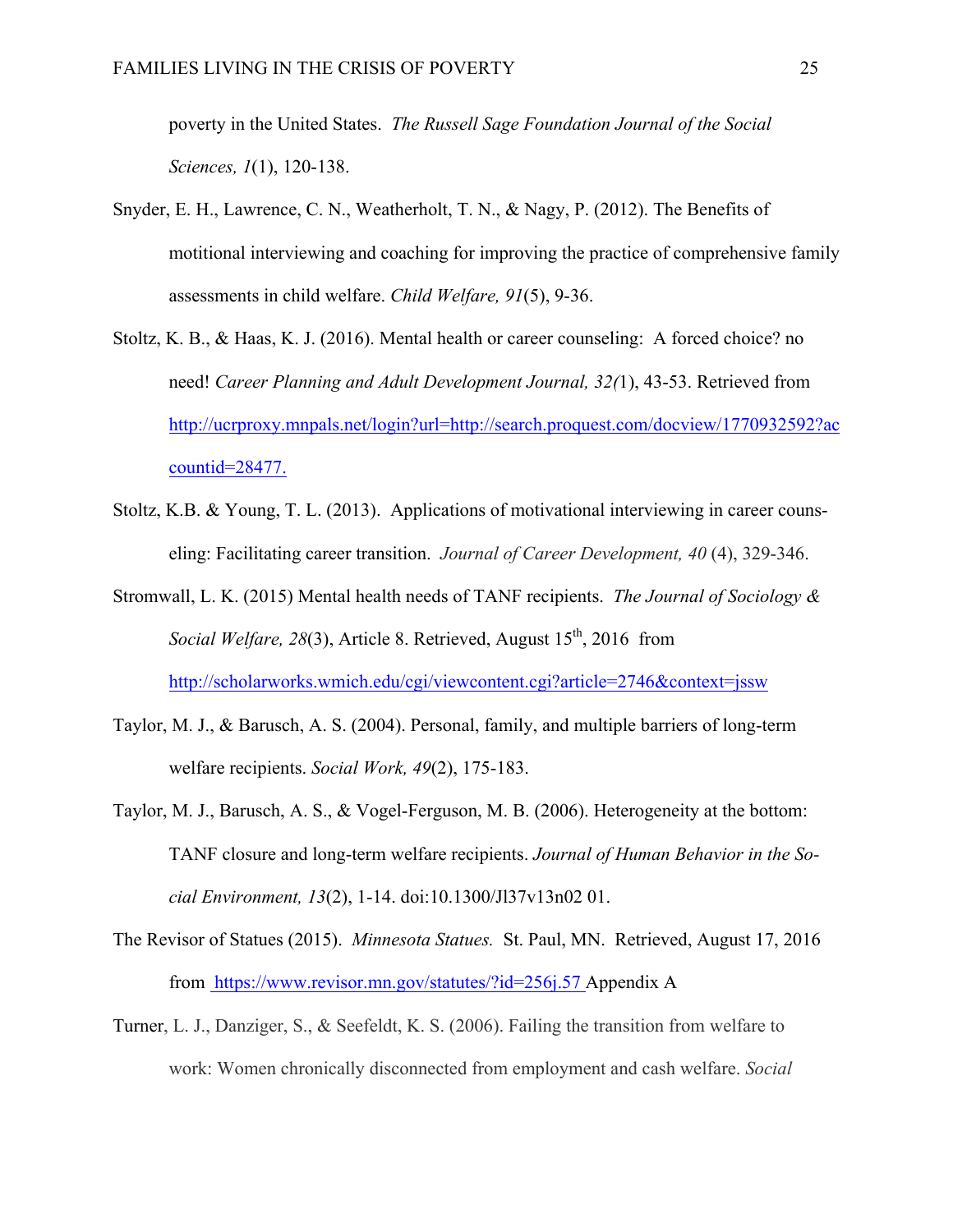*Science Quarterly, 87*(2), 227-249. doi:10.1111/j.1540-6237.2006.

00378.x.

Weikart, L. A. (2005). The era of meanness: Welfare reform and barriers to a college degree. *Affilia: Journal of Women & Social Work, 20*(4), 416-433. doi:10.1177/0886109905279802.

World Bank (2016). http://www.worldbank.org/en/topic/poverty

Wu, C. (2008). Severity, timing, and duration of welfare sanctions and the economic well-being of TANF families with children. *Children & Youth Services Review, 30*(1), 26-44.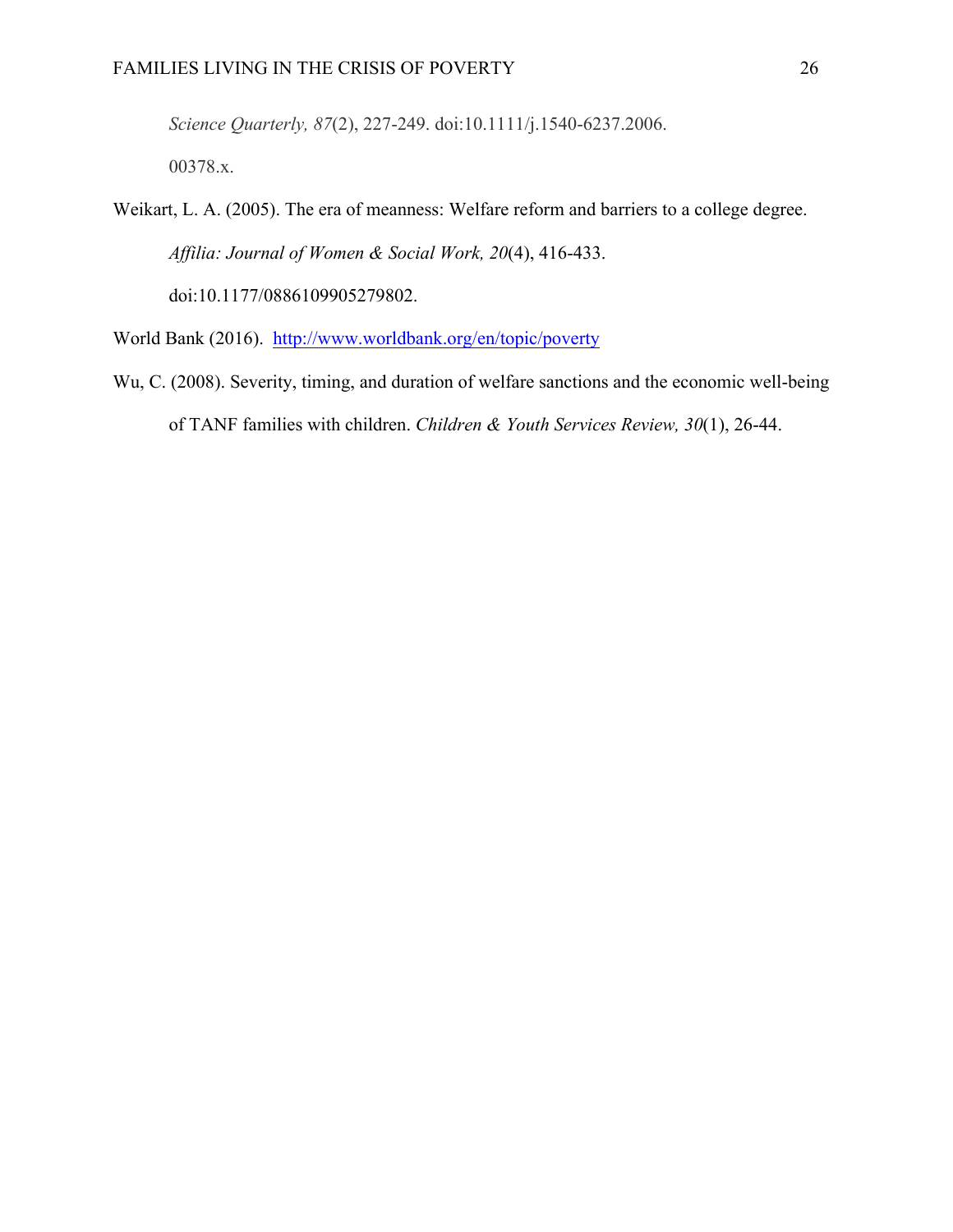#### Appendix A

#### 256J.57 GOOD CAUSE EXEMPTION FROM SANCTION.

#### Subdivision 1.Good cause for failure to comply.

The county agency shall not impose the sanction under section 256J.46 if it determines that the participant has good cause for failing to comply with the requirements of sections 256J.515 to 256J.57. Good cause exists when:

(1) appropriate child care is not available;

(2) the job does not meet the definition of suitable employment;

(3) the participant is ill or injured;

(4) a member of the assistance unit, a relative in the household, or a foster child in the household is ill and needs care by the participant that prevents the participant from complying with the employment plan;

(5) the participant is unable to secure necessary transportation;

(6) the participant is in an emergency situation that prevents compliance with the employment plan;

(7) the schedule of compliance with the employment plan conflicts with judicial proceedings;

(8) a mandatory MFIP meeting is scheduled during a time that conflicts with a judicial proceeding or a meeting related to a juvenile court matter, or a participant's work schedule;

(9) the participant is already participating in acceptable work activities;

(10) the employment plan requires an educational program for a caregiver under age 20, but the educational program is not available;

(11) activities identified in the employment plan are not available;

(12) the participant is willing to accept suitable employment, but suitable employment is not available;

(13) the participant documents other verifiable impediments to compliance with the employment plan beyond the participant's control; or

(14) the documentation needed to determine if a participant is eligible for family stabilization services is not available, but there is information that the participant may qualify and the participant is cooperating with the county or employment service provider's efforts to obtain the documentation necessary to determine eligibility.

The job counselor shall work with the participant to reschedule mandatory meetings for individuals who fall under clauses  $(1)$ ,  $(3)$ ,  $(4)$ ,  $(5)$ ,  $(6)$ ,  $(7)$ , and  $(8)$ .

Subd. 2.Notice of intent to sanction.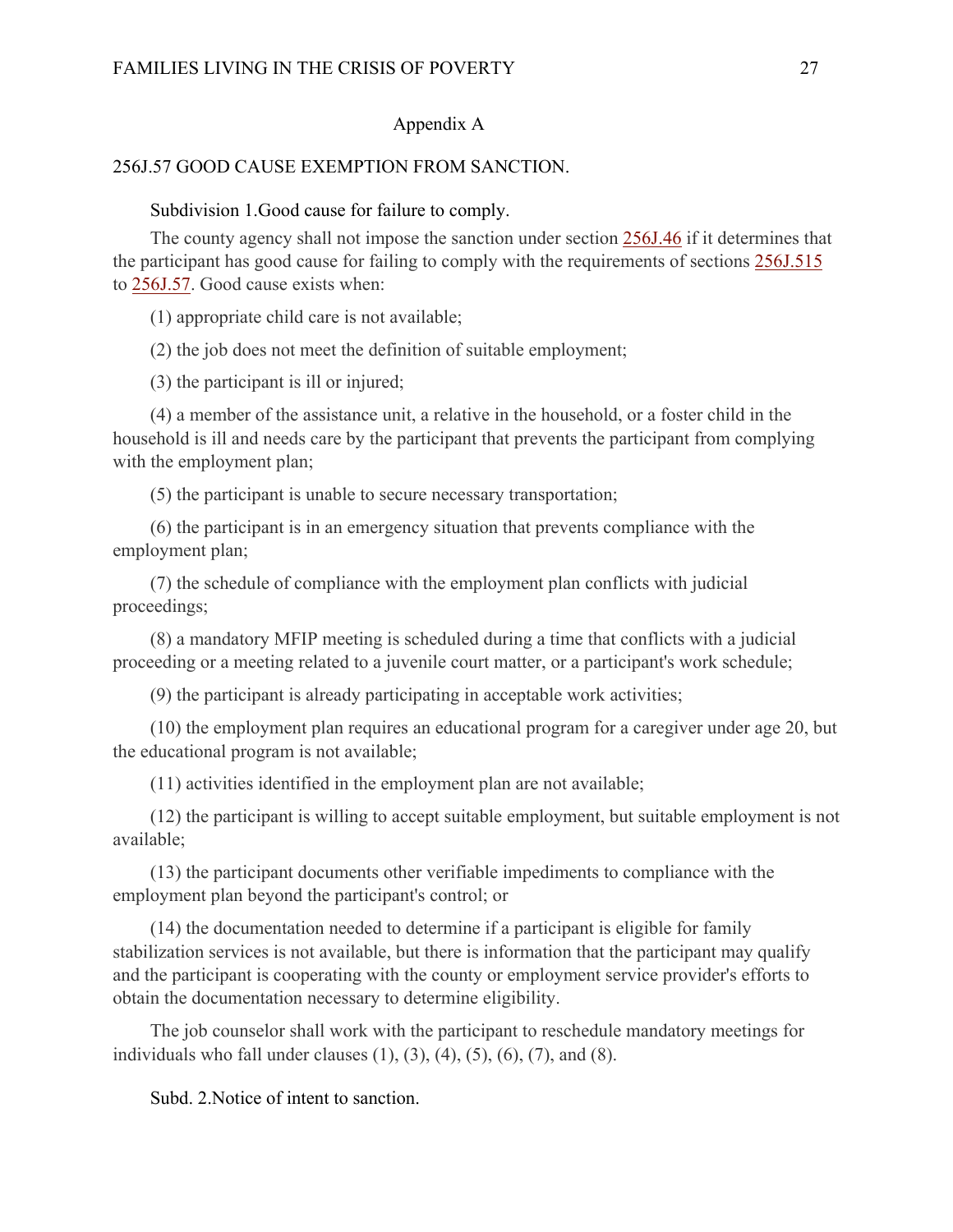(a) When a participant fails without good cause to comply with the requirements of sections 256J.515 to 256J.57, the job counselor or the county agency must provide a notice of intent to sanction to the participant specifying the program requirements that were not complied with, informing the participant that the county agency will impose the sanctions specified in section 256J.46, and informing the participant of the opportunity to request a conciliation conference as specified in paragraph (b). The notice must also state that the participant's continuing noncompliance with the specified requirements will result in additional sanctions under section 256J.46, without the need for additional notices or conciliation conferences under this subdivision. The notice, written in English, must include the Department of Human Services language block, and must be sent to every applicable participant. If the participant does not request a conciliation conference within ten calendar days of the mailing of the notice of intent to sanction, the job counselor must notify the county agency that the assistance payment should be reduced. The county must then send a notice of adverse action to the participant informing the participant of the sanction that will be imposed, the reasons for the sanction, the effective date of the sanction, and the participant's right to have a fair hearing under section 256J.40.

(b) The participant may request a conciliation conference by sending a written request, by making a telephone request, or by making an in-person request. The request must be received within ten calendar days of the date the county agency mailed the ten-day notice of intent to sanction. If a timely request for a conciliation is received, the county agency's service provider must conduct the conference within five days of the request. The job counselor's supervisor, or a designee of the supervisor, must review the outcome of the conciliation conference. If the conciliation conference resolves the noncompliance, the job counselor must promptly inform the county agency and request withdrawal of the sanction notice.

(c) Upon receiving a sanction notice, the participant may request a fair hearing under section 256J.40, without exercising the option of a conciliation conference. In such cases, the county agency shall not require the participant to engage in a conciliation conference prior to the fair hearing.

(d) If the participant requests a fair hearing or a conciliation conference, sanctions will not be imposed until there is a determination of noncompliance. Sanctions must be imposed as provided in section 256J.46.

#### History:

1997 c 85 art 1 s 48; 1998 c 407 art 6 s 104; 1999 c 245 art 6 s 71; 1Sp2001 c 9 art 10 s 47; 2002 c 379 art 1 s 113; 1Sp2003 c 14 art 1 s 92; 2004 c 288 art 4 s 50; 2009 c 79 art 2 s 22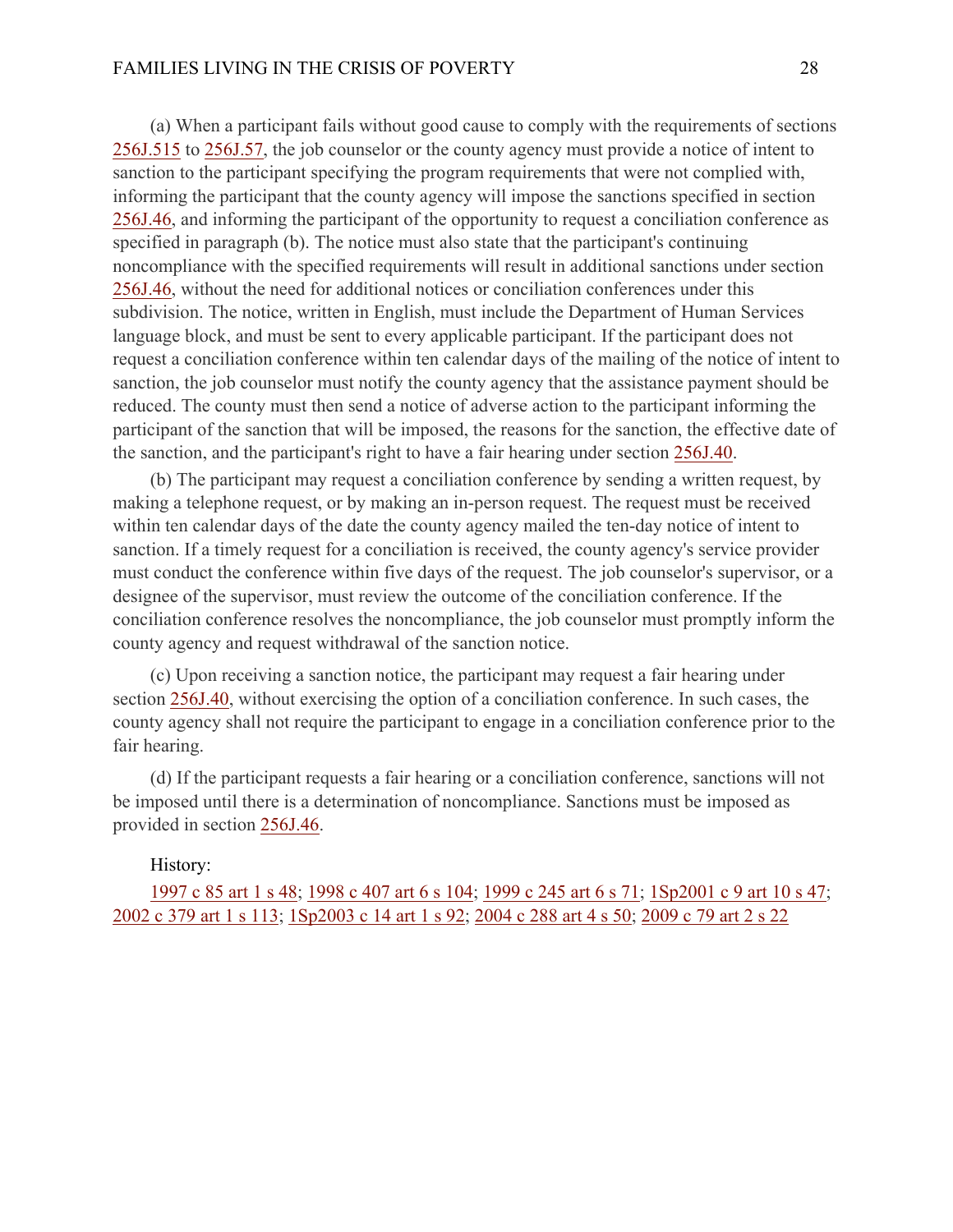# A**ppendix B**

# FSS CATEGORIES, MAXIS CODING & DEFINITIONS

| <b>FSS</b> Category                     | <b>MAXI S</b><br>Panel | Definition                                                                                                                                                                                                                                                         |
|-----------------------------------------|------------------------|--------------------------------------------------------------------------------------------------------------------------------------------------------------------------------------------------------------------------------------------------------------------|
| Ill or Inca-<br>pacitated*              | <b>DISA</b>            | Participants who are ill, injured, or incapacitated<br>MUST provide professional certification of an<br>illness, injury, or incapacity that is expected to<br>ot more than 30 days and severally limits the                                                        |
| Mentally Ill*                           | <b>EMPS</b>            | Participants who are mentally ill and the condition<br>severely limit the participant's ability to obtain or                                                                                                                                                       |
| Developmental<br>Disability*            | <b>EMPS</b>            | Participants who are developmentally disabled<br>and the condition severely limit the participant's<br>ability to obtain or maintain suitable employment                                                                                                           |
| Participants<br>with IQ below<br>$80**$ | <b>EMPS</b>            | Participants with an IQ below 80 and the condi-<br>tion severely limit the participant's ability to ob-                                                                                                                                                            |
| Learning<br>Disabled**                  | <b>EMPS</b>            | Participants with a learning disability and the<br>condition severely limit the participant's abil-<br>ity to obtain or maintain suitable employment.                                                                                                              |
| Unemployable                            | <b>EMPS</b>            | Participants, who do not meet the criteria for any<br>other FSS category, but appear to have multiple<br>and severe issues that impact their ability to<br>work See ESM 11.6 for more information on de.                                                           |
| Needed in the<br>home                   | <b>EMPS</b>            | Participants who are needed in the home MUST<br>provide verification that they are needed to pro-<br>vide care for another member of the assistance<br>unit, a relative in the household, or a foster child in<br>the household who has a professionally certified |
| Special Medical<br>Criteria             | <b>EMPS</b>            | Participants with a child or an adult in the house-<br>hold who meets the special medical criteria for<br>home care services or a home and community-<br>hased waiver services program severe emotional                                                            |
| In the country 12<br>months or less     | <b>IMIG</b>            | Participants who are legal non-citizens in the<br>United States 12 months or less.                                                                                                                                                                                 |
| <b>Family Violence</b><br>Waiver        | <b>MEMI</b>            | Participants who are victims of family abuse.                                                                                                                                                                                                                      |
| Applying/Appeali<br>ng for SSI/RSDI     | <b>PBEN</b>            | Participants who are applying for or those<br>who are appealing a denial of an SSI or                                                                                                                                                                              |
|                                         |                        |                                                                                                                                                                                                                                                                    |
| Age 60 or older                         | <b>MEMB</b>            | Participants who are age 60 or older.                                                                                                                                                                                                                              |

\*A qualified professional has determined that the person's condition prevents the person from working 20 or more hours per week.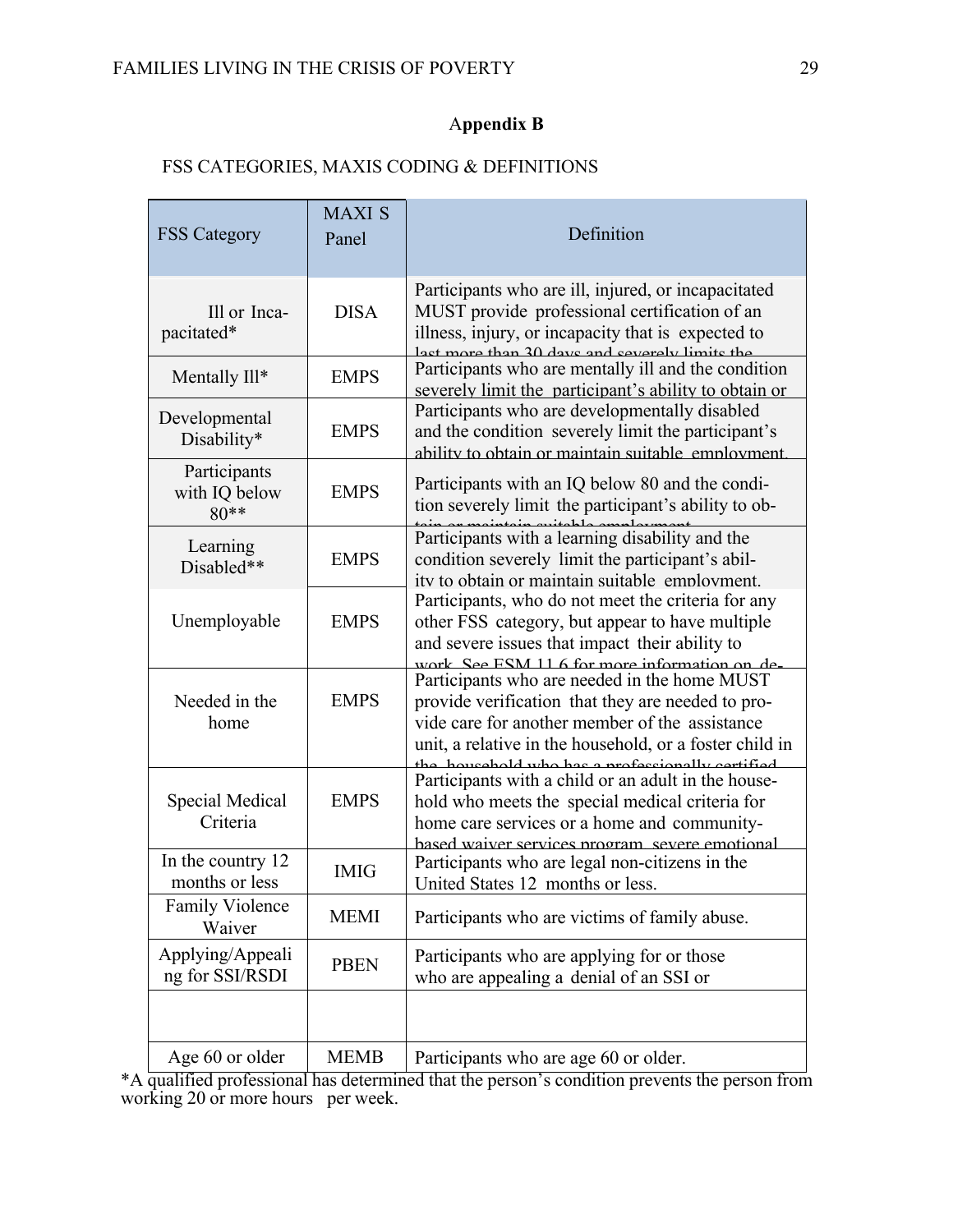\*\*A qualified professional has determined that the person's condition prevents the person from working 20 or more hours per week OR a qualified professional has determined that the person's condition significantly restricts the range of employment that the person is able to perform.

Family Stabilization Services – MFWCAA 2015 (2)

Ill/Injured/Incapacitated and Needed in the Home (ES Manual 13.15.6, CM 0011.33.03.03) The certification of an illness, injury, or incapacity should be from a qualified professional who is a licensed physician, a physician's assistant, a nurse practitioner, a certified nurse midwife, or a licensed chiropractor.

### Special Medical Criteria (ES Manual 13.15.9, CM 0011.36)

The diagnosis of a serious disability for a child or other adult in the household will be dependent upon whether it is a mental health or physical disability. See qualified professional for ill/incap or mental illness. The determination is also based on whether the child or other adult has the diagnosis and the disability would qualify them for home and community-based waivered services. An Eligibility Worker could help determine if the individual would qualify or is already receiving these services.

#### Mental Illness/Developmental Disability (ES Manual 13.18.3, CM 0011.39)

#### Mental Illness

The determination of mental illness must be made by a licensed physician or a qualified mental health

professional. Qualified mental health professional means:

- Psychiatric nurse
- Licensed independent clinical social worker
- Licensed psychologist
- Licensed psychiatrist
- Licensed marriage and family therapist

### Developmental Disability

The determination of developmental disability must be made by a professional qualified by training and experience to administer the tests necessary to make such a determination (tests of intellectual functioning, assessment of adaptive behavior, adaptive skills, and developmental function). These professionals include a licensed psychologist, certified school psychologists, or certified psychometrics' working under supervision of a licensed psychologist.

The determination of whether the mental illness or developmental disability severely limits the participant's ability to obtain or maintain suitable employment can be made by the qualified professional who made the diagnosis or a vocational specialist. A vocational specialist could be a vocational psychologist, a master's level vocational counselor or a vocational specialist as defined by the county.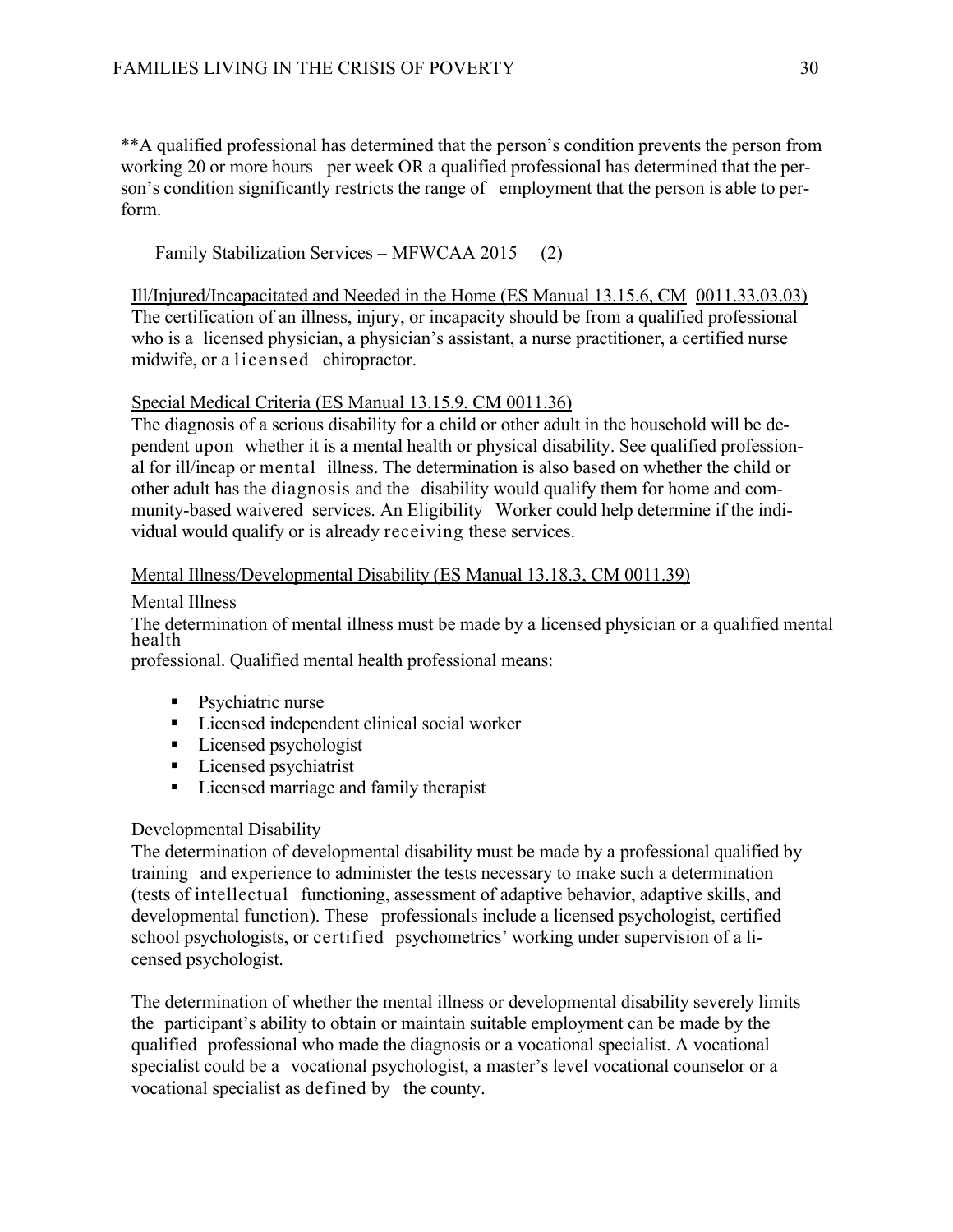#### Unemployable (ES Manual 13.18.12, CM 0011.33.06)

The determination of unemployable should be done by a vocational specialist or another qualified professional designated by the county. A vocational specialist could be a vocational psychologist, a master's level vocational counselor or a vocational specialist as defined by the county.

Family Stabilization Services – MFWCAA 2015 (3)

### DEFINITIONS OF QUALIFIED PROFESSIONALS

#### IQ <80 (ES Manual 13.18.9, CM 0012.15.06)

The determination of IQ must be made by a professional qualified by training and experience to administer the tests necessary to make such a determination (tests of intellectual functioning, assessment of adaptive behavior, adaptive skills, and developmental function). These professionals include a licensed psychologist, certified school psychologists, or certified psychometrics' working under supervision of a licensed psychologist.

The determination of whether the IQ severely limits the participant's ability to obtain or maintain suitable employment can be made by the qualified professional who determined the IQ score or a vocational specialist. A vocational specialist could be a vocational psychologist, a master's level vocational counselor or a vocational specialist as defined by the county.

#### Learning Disability (ES Manual 13.8.6, CM 0011.33.06)

The determination of a learning disability must be made by a psychologist or school psychologist with experience determining learning disabilities.

The determination of whether the learning disability severely limits the participant's ability to obtain or maintain suitable employment can be made by the qualified professional who determined the learning disability or a vocational specialist. A vocational specialist could be a vocational psychologist, a master's level vocational counselor or a vocational specialist as defined by the county.

#### Family Violence Waiver (ES Manual 7.36.3, CM 0005.12.12.09)

Verification of family violence can be made by the employment counselor. The waiver cannot be approved until an employment plan is developed in conjunction with a person trained in domestic violence.

A "person trained in domestic violence" is a person who works for an organization designated by the Minnesota Center for Crime Victim Services (now known as the Office of Justice Programs, Crime Victim Services) as providing services to victims of domestic violence, or a county staff person who has received similar specialized training (generally, this will be a domestic violence advocate). A person trained in domestic violence could be a county or Employment Services staff person who previously received training as an advocate while working at an organization designated by Crime Victim Services, or it could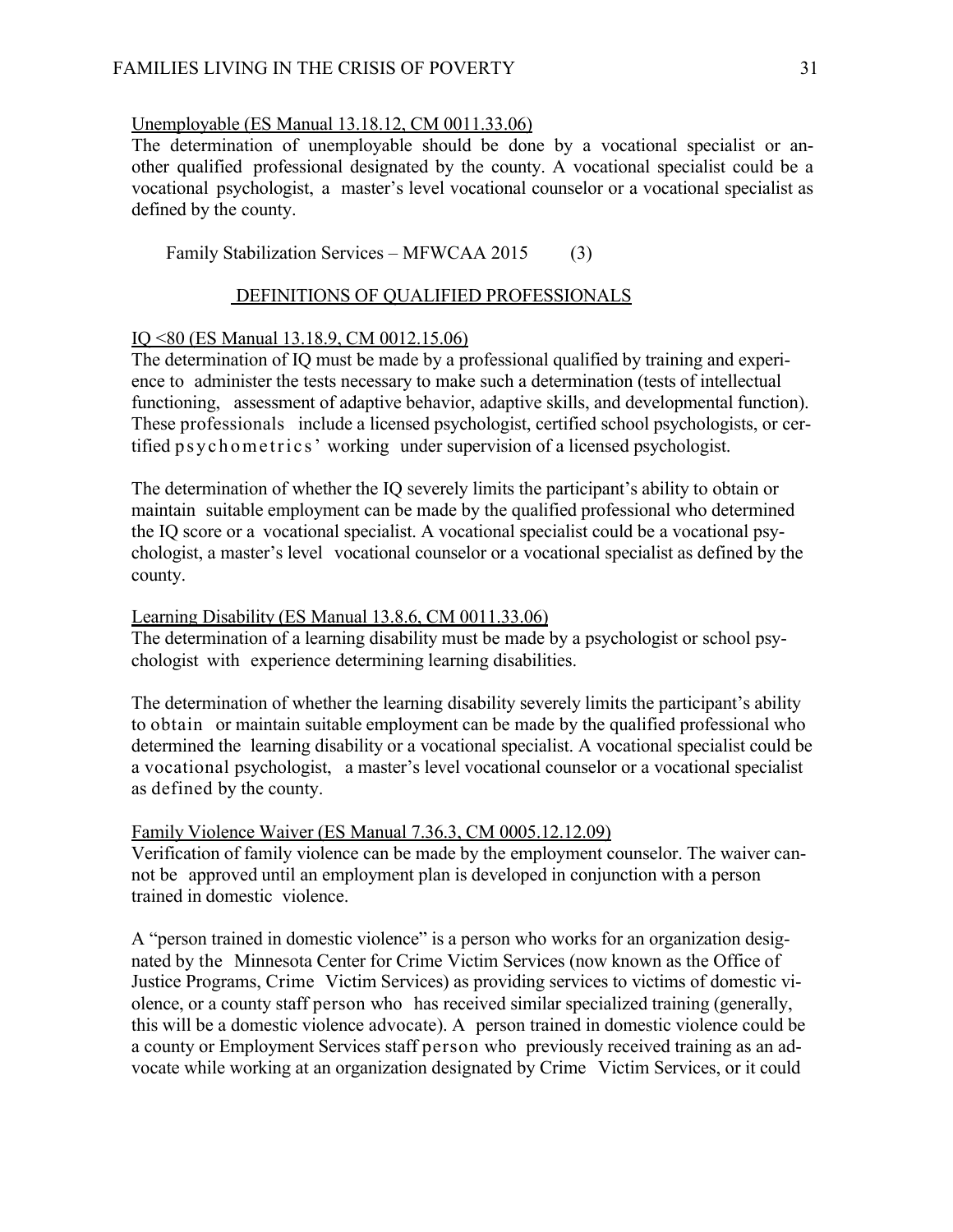be someone from Legal Aid. Each county must identify locally trained people in order to ensure access for all MFIP participants.

(See https://dps.mn.gov/divisions/ojp/help-for-crimevictims/Pages/default.aspx to find organizations in MN designated by Crime Victim Services)

Family Stabilization Services – MFWCAA 2015 (4)

MAXIS/WF1 System Interface of ES Status Codes Eligibility Workers code the ES Status code(s) in the ES Status field on the STAT/EMPS panel in MAXIS. Once the eligibility results are approved by the Eligibility Worker, this information is updated and interfaced to the WorkForce One system. When more than one FSS identifier is coded in MAXIS, a hierarchy is used to determine what code is sent via interface to the WorkForce One system.

| Pre-60 Month Hierarchy                                        | Post-60 month Hierarchy                                  |
|---------------------------------------------------------------|----------------------------------------------------------|
| $10 - \text{Care of child} \leq 12 \text{ months}$            | $10 - \text{Care of child} \leq 12 \text{ months}$       |
| *27 – Special Medical Criteria (UP)                           | *12 – Special Medical Criteria                           |
| *34 - Newly Arrived Immigrant (UP)                            | *19 – Newly Arrived Immigrant                            |
| *33 - SSI/RSDI Pending (UP)                                   | $*18 - SSIRSDI$ Pending                                  |
| $*28 - IQ$ Tested <80 (UP)                                    | $*13 - IQ$ Tested <80                                    |
| *29 – Learning Disabled (UP)                                  | *14 - Learning Disabled                                  |
| $*30$ – Mentally Ill (UP)                                     | $*15$ – Mentally Ill                                     |
| *31 - Developmentally Delayed (UP)                            | *16 – Developmentally Delayed                            |
| $*32$ – Unemployable (UP)                                     | $*17 - U$ nemployable                                    |
| $*23 - \frac{\text{III}}{\text{mean}} > 30 \text{ days (UP)}$ | $*07 - \frac{\text{III}}{\text{mean}} > 30 \text{ days}$ |
| *24 – Care of Ill/Incap Fam Memb (UP)                         | *08 – Care of Ill/Incap Fam<br>Memh                      |
| *26 – Family Violence Waiver                                  | *11 – Family Violence Waiver                             |
| $*21 - Age 60$ or Older (UP)                                  | $02 - Age\ 60$ or Older                                  |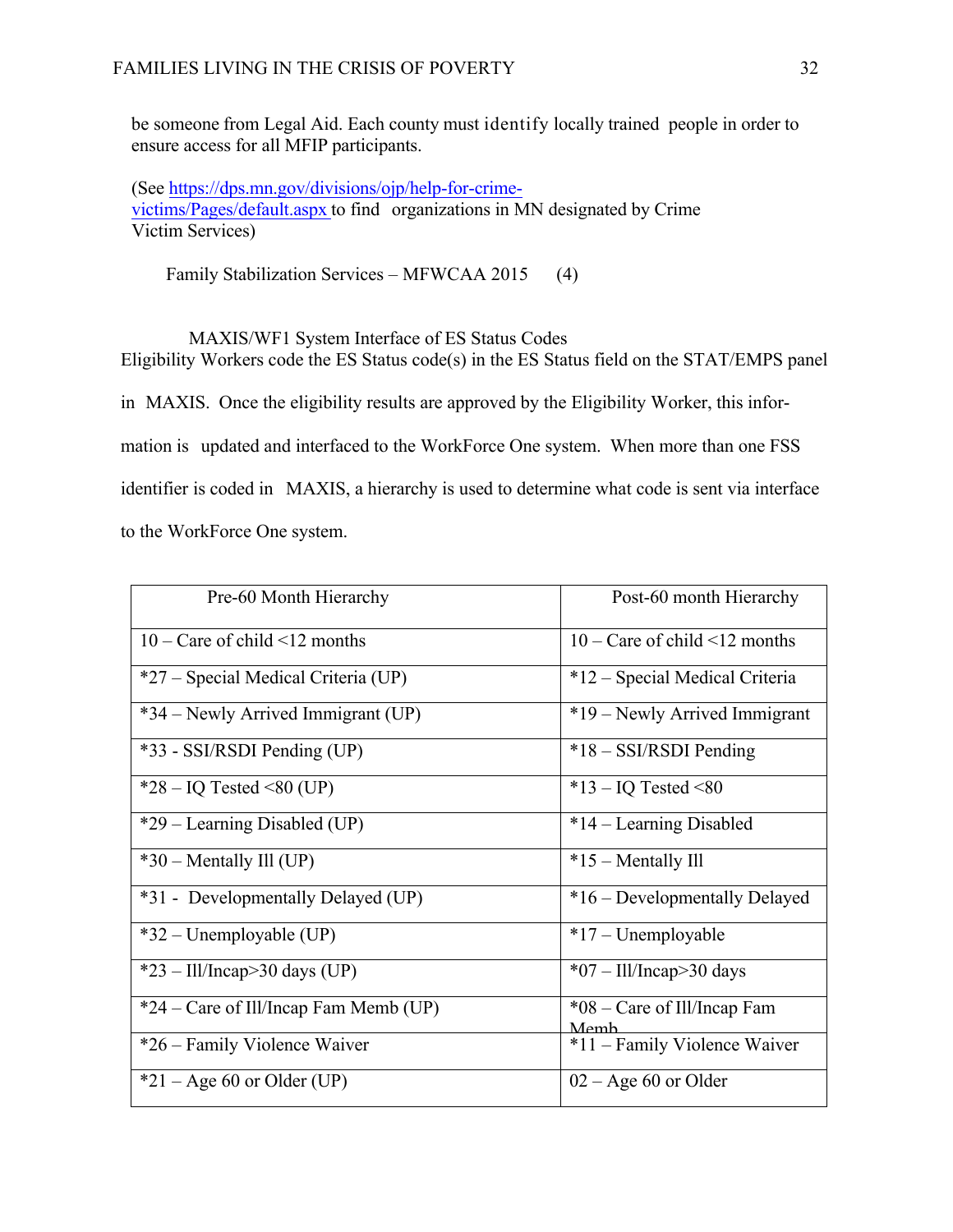# FAMILIES LIVING IN THE CRISIS OF POVERTY 33

| $22 - Preg/Incap (UP)$              | $06 - Preg/Incapacitated$   |
|-------------------------------------|-----------------------------|
| $20$ – Universal Participation (UP) | $09$ – In Per/Family Crisis |
|                                     | $01 - Not$ Exempt           |

## \*Denotes codes which are FSS

Family Stabilization Services – MFWCAA 2015 (5)

## RETURN FSS CASES TO REGULAR TANF/MFIP ES WHEN:

- **1.** The participant is no longer:
	- Ill, injured or incapacitated more than 30 days
	- Needed in the home due to illness, injury or incapacity of another member in the assistance unit, a relative in the household or a foster child in the household.
	- Meets the Special Medical Criteria
	- Mentally Ill
	- Qualifies for a Family Violence Waiver
	- Unemployable.
- **2.** The participant is able to work 20 or more hours per week and employment is expected to continue, even though a disability continues, in the following categories:
	- Ill, injured or incapacitated more than 30 days
	- Developmentally disabled or mentally ill
	- Learning disabled
	- Unemployable
	- IQ below 80
- **3.** The participant has been in the country for 12 months, unless the case manager and participant have determined that the participant should continue with ESL classes or skills training, or both.